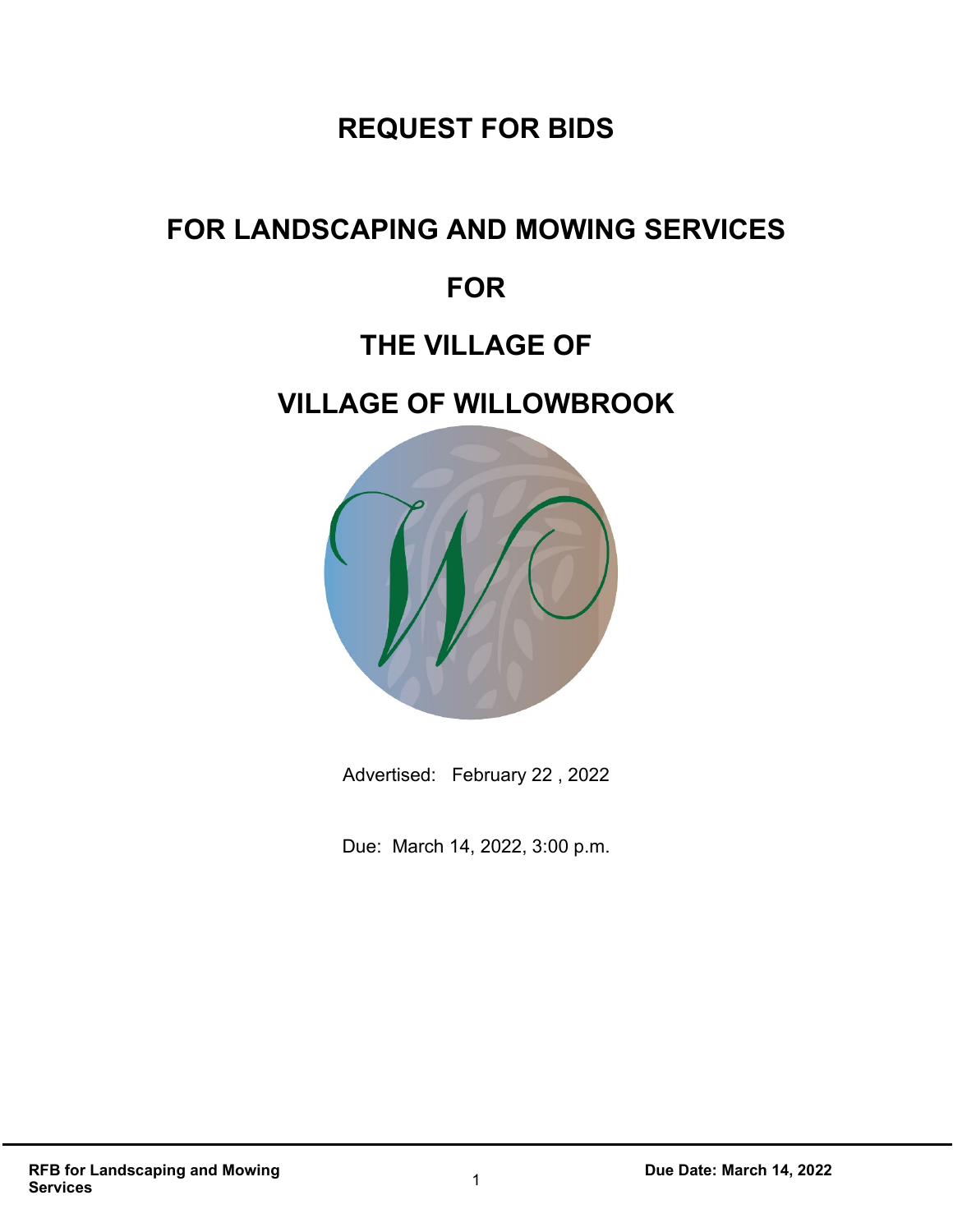The Village of Willowbrook seeks assistance from a highly qualified firm to perform landscaping and mowing services as described in this Request for Bids (RFB). **Sealed** proposals must be received at Village Hall, 835 Midway Drive, Willowbrook, IL, **before March 14, 2022, at 3:00 p.m.** per the requirements stated in the RFB. No late, faxed, or electronic proposals will be accepted.

The Village of Willowbrook reserves the right to reject or accept any or all bid and to waive any informalities as deemed in the best interest of the Village.

Questions pertaining to the project may be directed to AJ Passero [\(apassero@willowbrook.il.us\)](mailto:apassero@willowbrook.il.us) no later than February 28, 2022, by 5:00 p.m.

Sean Halloran

Assistant Village Administrator

Village of Willowbrook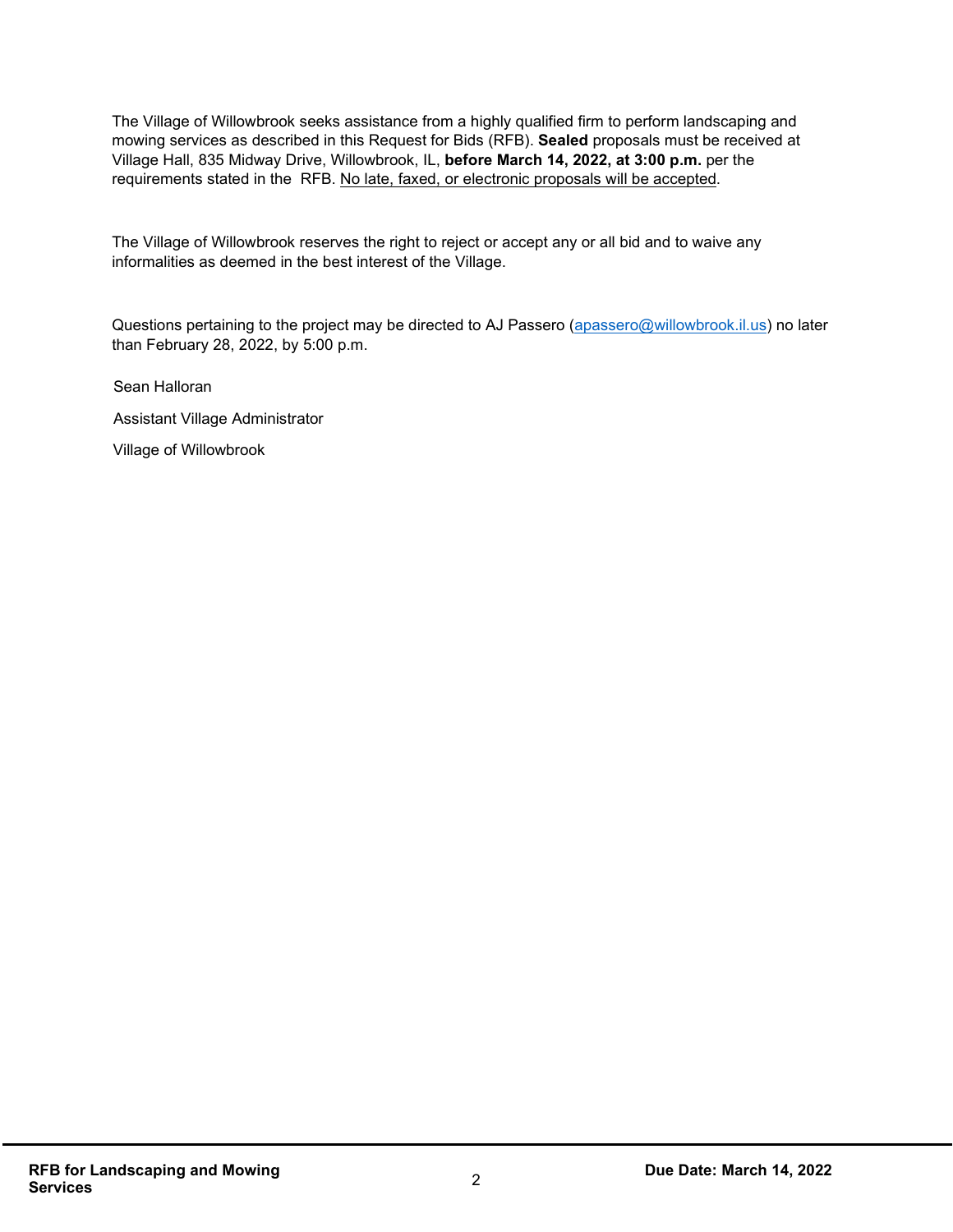#### **BASE BID PRICING TABLE**

#### ITEM 1: MOWING AND TRIMMING OF PARKS

| <b>Description</b>           | Unit Price Per Week | Weeks          |
|------------------------------|---------------------|----------------|
| Mowing and Trimming of Parks |                     | $\frac{26}{5}$ |
|                              |                     |                |
| <b>TOTAL COST FOR ITEM 1</b> |                     |                |

#### ITEM 2: MOWING AND TRIMMING OF RIGHTS OF WAY, MEDIANS, AND VILLAGE FACILITIES

| <b>Description</b>                                                             | Unit Price Per Week | Weeks |
|--------------------------------------------------------------------------------|---------------------|-------|
| Mowing and Trimming of Rights of Way, Medians and<br><b>Village Facilities</b> |                     | 26    |
|                                                                                |                     |       |

| <b>TOTAL COST FOR ITEM 2</b><br>IUIAL VUJI FURT |  |
|-------------------------------------------------|--|
|                                                 |  |

#### ITEM 3: PLANTING BED MAINTENANCE OF ALL VILLAGE PARKS

| <b>Description</b>                               | Unit Price Per Week | Weeks          |
|--------------------------------------------------|---------------------|----------------|
| Planting Bed Maintenance of all Village<br>Parks |                     | $\frac{26}{5}$ |

#### ITEM 4: PLANTING BED MAINTENANCE OF RIGHTS OF WAY, MEDIANS, AND VILLAGE **FACILITIES**

| <b>Description</b>                                                            | Unit Price Per Week | Weeks          |
|-------------------------------------------------------------------------------|---------------------|----------------|
| Planting Bed Maintenance Of Rights Of Way,<br>Medians, And Village Facilities |                     | $\frac{26}{5}$ |

#### **BASE BID TOTAL**

| <b>TOTAL FOR ALL BASE BID ITEMS 1-4</b> |  |
|-----------------------------------------|--|
|                                         |  |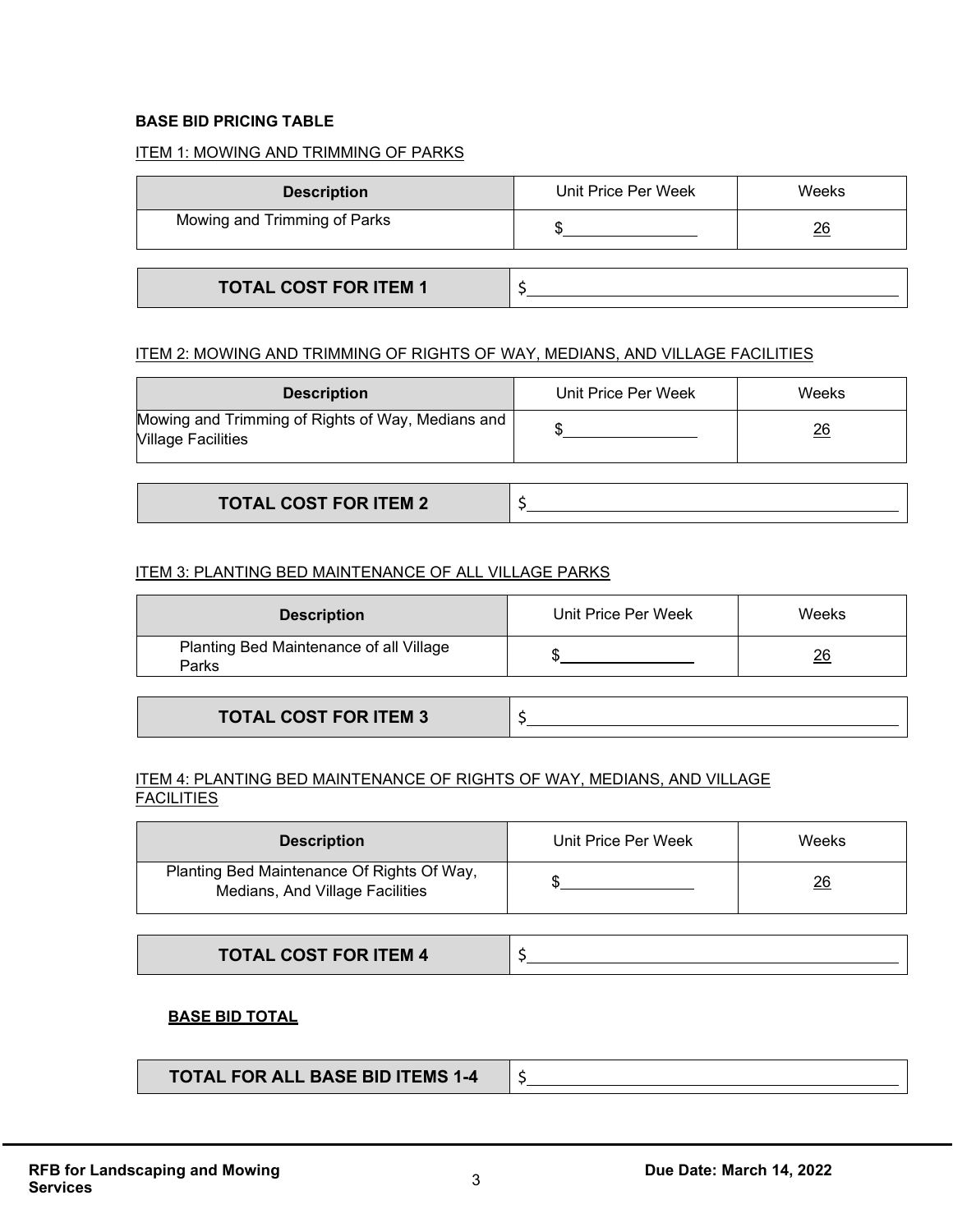### **SUPPLEMENTAL PRICING**

*(This shall not be included in the Grand Total Bid Price)*

| <b>Item</b> | <b>Description</b>                 | Price |
|-------------|------------------------------------|-------|
|             | As-needed watering (per crew hour) |       |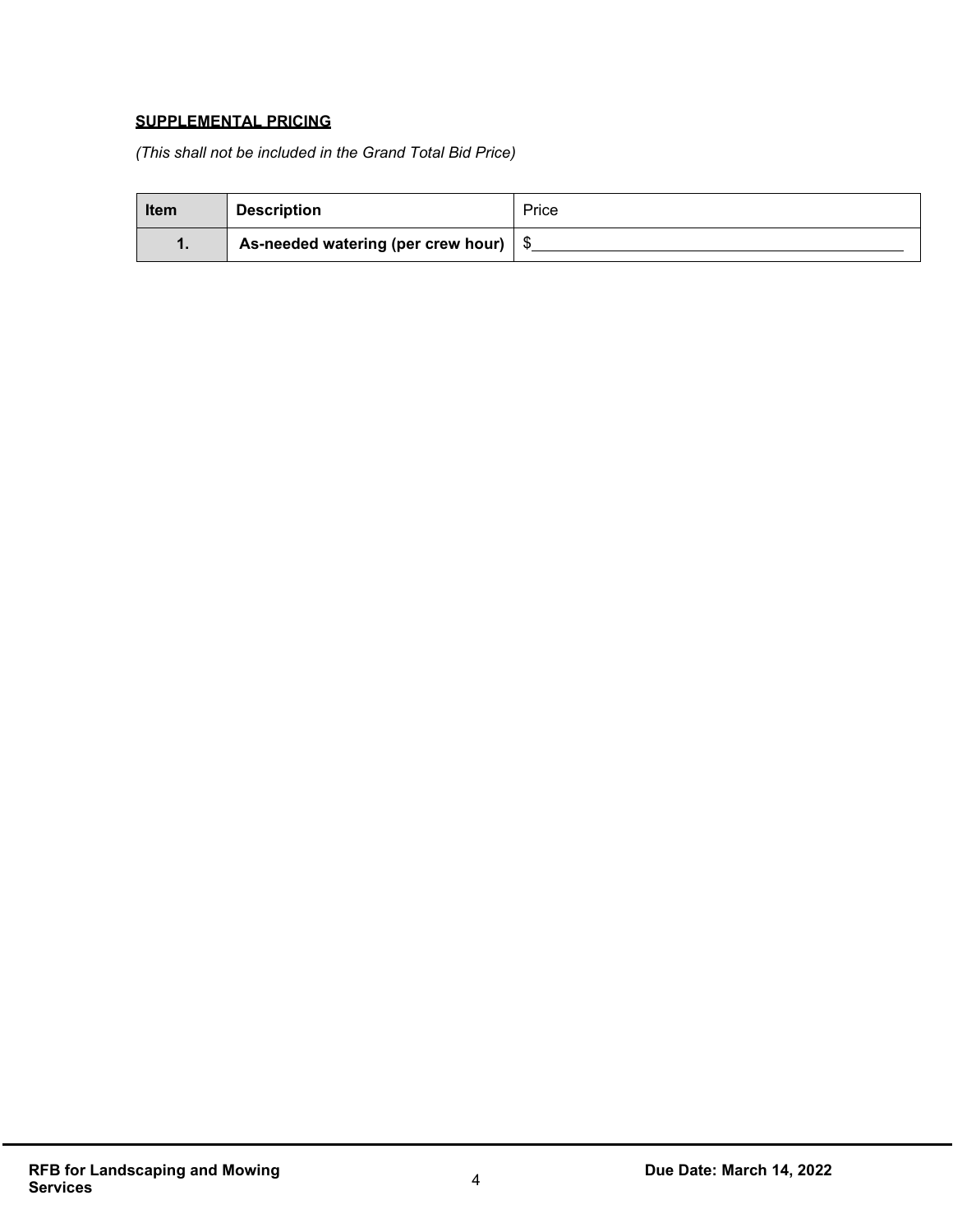# **1. GENERAL AND BACKGROUND INFORMATION – VILLAGE OF WILLOWBROOK**

The Village of Willowbrook is a home-rule, AAA bond-rated municipality located in westsuburban DuPage County, approximately 25 miles west of downtown Chicago. The Village was founded in 1960 and has become a desirable community with great accessibility, high-quality schools and parks, a strong commercial sector, and a vibrant and community-minded residential base. O'Hare and Midway airports are a short distance away, and the nearby rail line transports commuters into Downtown Chicago in as short as 20 minutes. Willowbrook's attractive location allows companies to serve local, national, and international markets from a stable Midwestern base.

The Village's accessibility and superior transportation linkages make Willowbrook an attractive place to live and work. The Village employs 46 full-time equivalent employees and includes a strong network of community volunteers serving on many Boards and Commissions. Willowbrook operates under the Mayor Trustee form of government. The Mayor and six Trustees are all elected on an at-large basis. A professional Village Administrator oversees the day-to-day operations of the Village.

# **2. INTENT**

The Village ("Owner") is seeking a contractor(s) ("Contractor"/ "Bidder") to provide various landscaping services.

# **3. BID PRICE**

Please provide pricing for the Services listed. All pricing is not-to-exceed pricing and includes all labor, transportation costs, and equipment necessary to perform the Services. No allowances shall be made for transportation or mobilization costs and routine/standard equipment.

## **4.** AWARD

Award shall be made to the lowest responsive and responsible bidder who best meets the specifications including financial capacity to perform, experience and qualifications performing similar work, and scheduling based upon the evaluation criteria specified herein.

**Award shall be made by the Village on a total lump sum of the base bid**. The Village reserves the right to award the Bid in part or in whole or not award any portion of the bid, whatever is deemed to be in the best interest of the Village. The Village further reserves the right to reject any or all bids.

## **5.** TERM

The initial term of the contract shall be for one (1) year from the date of award. The Village reserves the right to renew this contract for three (3) additional one (1) year periods or an additional three (3) year period, subject to acceptable performance by the Contractor. At the end of any contract term, the Village reserves the right to extend this contract for a period of up to sixty (60) days for the purpose of getting a new contract in place.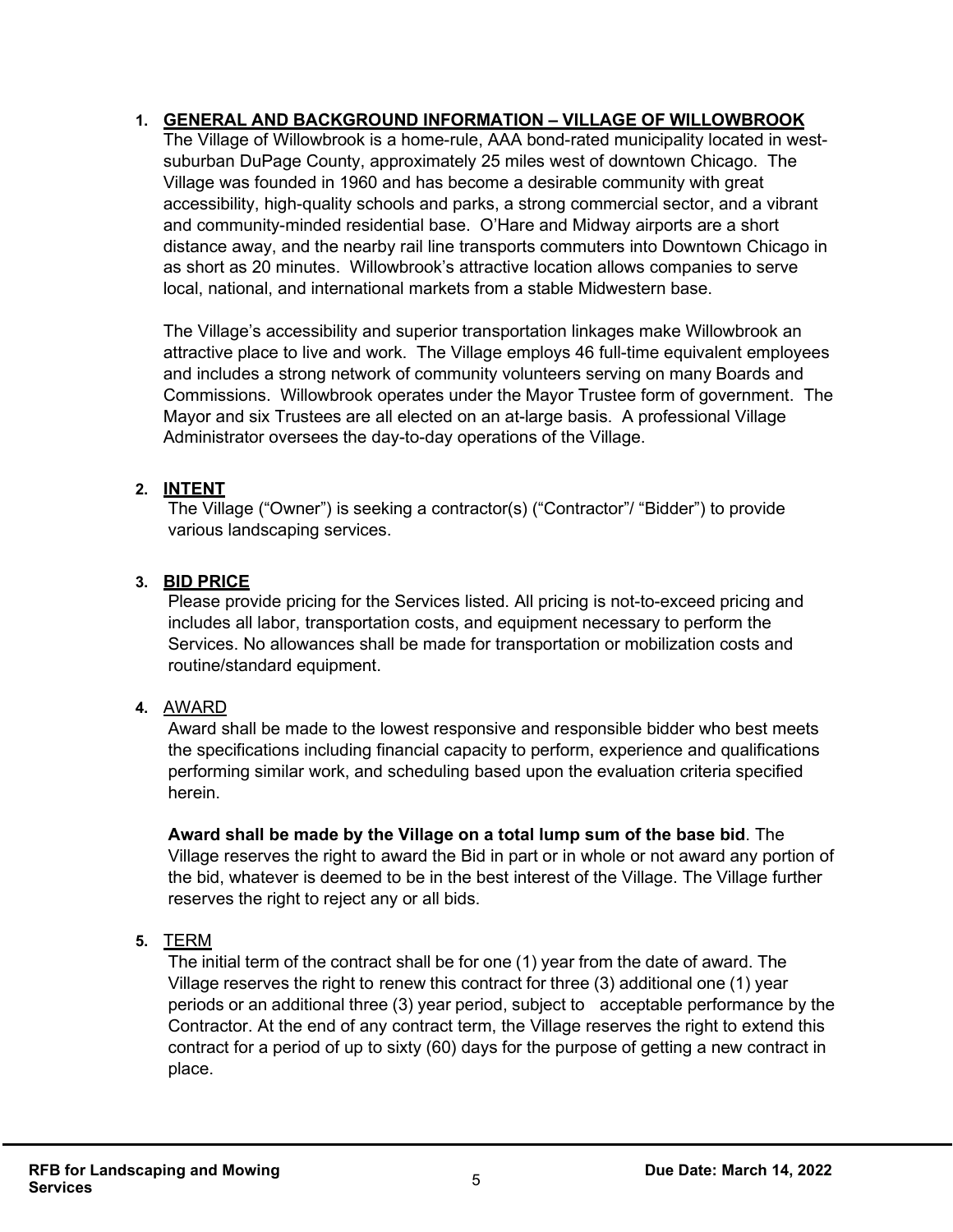For any year beyond the initial year, this contract is contingent upon the appropriation of sufficient funds by the Village; no charges shall be assessed for the failure of the Village to appropriate funds in future contract years. Written requests for price revisions after the first year period shall be submitted at least sixty (60) days in advance of the annual contract period. Requests must be based upon and include documentation of the actual change in the cost of the components involved in the contract and shall not include overhead, or profit pursuant to the CPI-All Urban Consumers, Chicago or 2% whichever is less. The Village reserves the right to reject a proposed price increase and terminate the agreement.

### **6. ESCALATION**

Written requests for price revisions after the initial term shall be submitted at least sixty (60) days in advance of the annual contract period. Requests must be based upon and include documentation of the actual change in the cost of the components involved in the contract and shall not include overhead, or profit pursuant to the CPI-All Urban Consumers, Chicago or 2% whichever is less. CPI will be based upon the average of the previous twelve months, non-seasonal adjusted.

The Village reserves the right to reject a proposed price increase and terminate the agreement.

### **7. PREVAILING WAGES**

To the extent that the Prevailing Wage Act (820 ILCS 130/0.01 et seq.) (Act) applies to this Contract, it is the Contractor's obligation to pay (and require every Subcontractor to pay) prevailing wages as established by the Illinois Department of Labor for each craft or type of work needed to execute the Contract in accordance with the Act. The established prevailing wage rates are available at www.state.il.us/agency/idol/rates/rates.HTM. If the contractor determines the Prevailing Wage Act is applicable to a project, they shall post or provide notice of the prevailing wage rates in accordance with the Act. Any increases in costs to the Contractor due to changes in the prevailing rate of wages during the terms of this Contract shall be at the expense of the Contractor and not at the expense of the Owner. Any change order shall be computed using the prevailing wage rates applicable at the time the change order work is scheduled to be performed. The Contractor shall be solely responsible to maintain and file accurate records in the manner set forth in, and as required by the Act. The Contractor shall be solely liable for any violation of the Act and shall be required to (i) pay the difference between prevailing wages and any wages actually received by laborers, workmen and/or mechanics engaged in the Work and (ii) defend and indemnify the Owner against any and all claims arising under or related to the Act, including any damages, attorneys' fees, and penalties or fines.

## **8. SUBMISSION OF BIDDER'S PROPOSAL**

One copy of each Bidder's Proposal, properly signed, together with all other required documents, shall be enclosed in a sealed envelope or package and shall be addressed and delivered to the place, before the time, and in the manner designated. All Bidder's Proposals received after the time for the opening of bids specified will be returned unopened. Each sealed envelope or package containing a Bidder's Proposal shall be identified as such and shall be marked with the title of the Contract and Bidder's full legal name. All Addenda will be considered part of each Bidder's Proposal whether attached or not.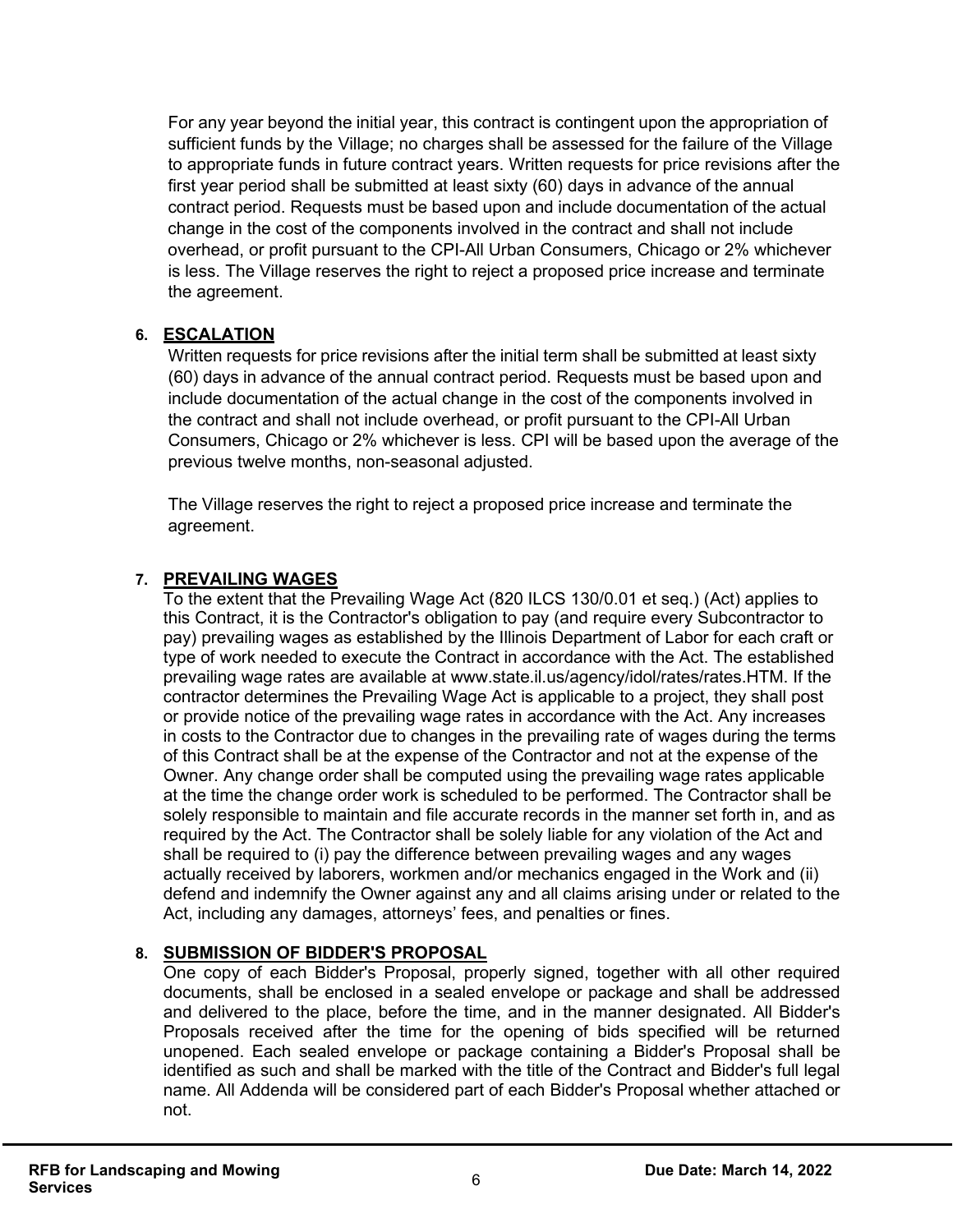# **9. WITHDRAWAL OF BIDDER'S PROPOSAL**

Any Bidder's Proposal may be withdrawn at any time prior to the opening of any Bidder's Proposal, provided that a request in writing, executed by for the withdrawal of such Bidder's Proposal is filed with Owner prior to the opening of any Bidder's Proposal. The withdrawal of a Bidder's Proposal prior to opening of any Bidder's Proposal will not prejudice the right of Bidder to file a new Bidder's Proposal. No Bidder's Proposal shall be withdrawn without the consent of Owner for a period of sixty (60) days after the opening of any Bidder's Proposal. Any Bidder's Proposal may be withdrawn at any time following the expiration of said sixty (60) day period, provided that a request in writing, executed by Bidder If no such request is filed, the date for acceptance of such Bidder's Proposal shall be deemed to be extended until such a request is filed or until Owner executes a Contract until Owner affirmatively and in writing rejects such Bidder's Proposal.

# **10. QUALIFICATION OF BIDDERS**

- A. Factors. Owner intends to award the Contract only to a Bidder that furnishes satisfactory evidence that it has the requisite experience, ability, capital, facilities, plant, organization and staffing to enable it to perform the Work successfully and promptly and to complete the Work for the Contract Price and within the Contract Time.
- B. Additional Information. Owner reserves the right to require from any Bidder, prior to award of the Contract, a detailed statement regarding the business and technical organizations and plant of Bidder that is available for the Work. Information pertaining to financial resources, the experience of personnel, contract defaults, litigation history, and pending projects may also be requested.
- C. Final Determination. The final selection of the successful Bidder shall be made on the basis of the amount of the Bidder's Price Proposals, Owner's prior experience with the Bidders, Owner's knowledge of the Bidders' performance on other relevant projects, any additional information submitted by Bidders to satisfy Owner that Bidders are adequately prepared to fulfill the Contract, and all other relevant facts or matters mentioned in the Bid Package or that Owner may legally consider in making its determination.

## **11. DISQUALIFICATION OF BIDDERS**

A. More Than One Bidder's Proposal. No more than one Bidder's Proposal for the Work described in the Contract shall be considered from any single corporation, partnership, individual, or joint venture, whether under the same or different names and whether or not in conjunction with any other corporation, partnership, individual or joint venture. Reasonable grounds for believing that any corporation, partnership, individual or joint venture is interested in more than one Bidder's Proposal for the Work may cause the rejection of all Bidder's Proposals in which such corporation, partnership, the individual or joint venture is interested.

B. Collusion. If there are reasonable grounds for believing that collusion exists among any Bidders, all Bidder's Proposals of the participants in such collusion will not be considered.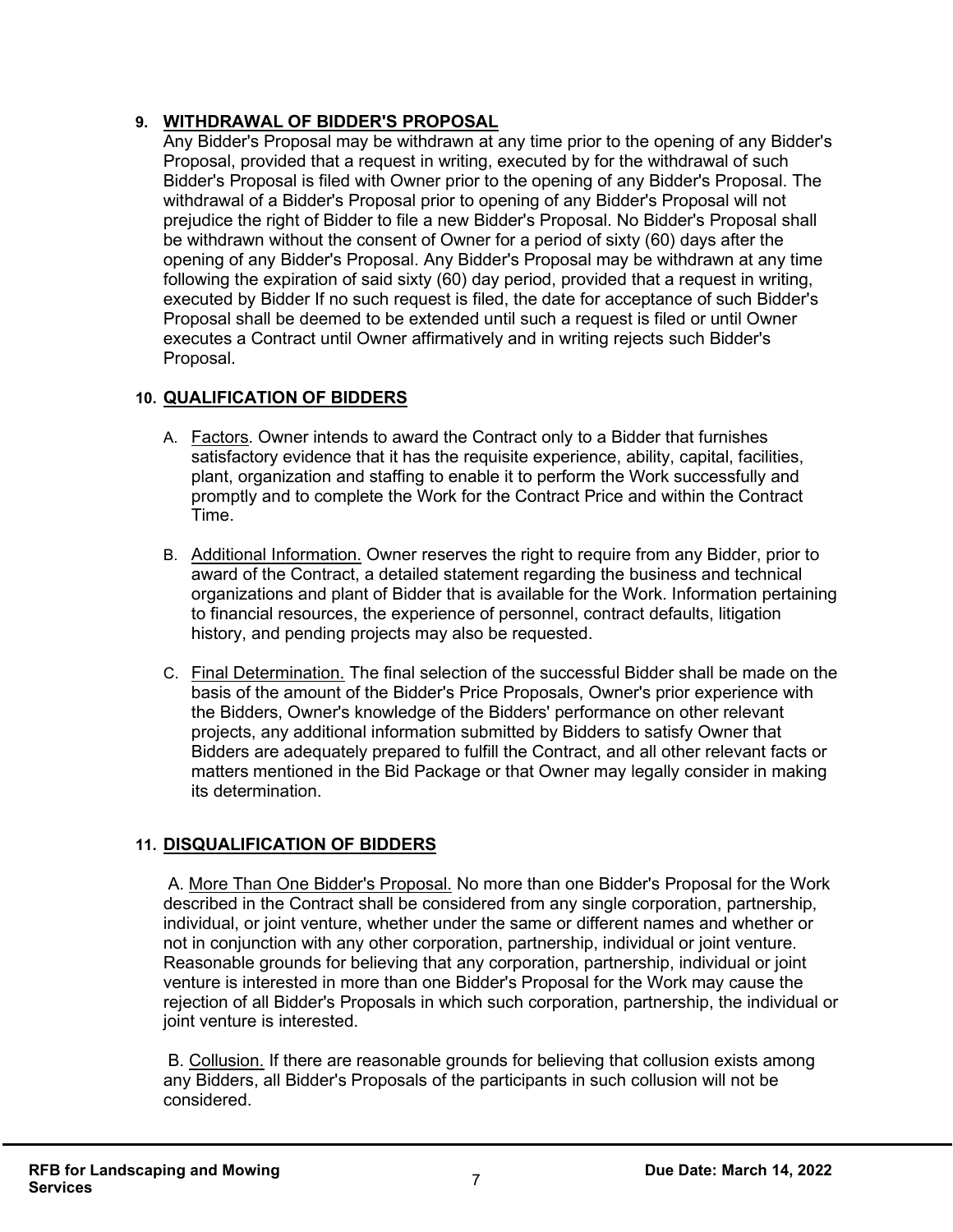C. Default. If a Bidder is or has been in default on a contract with Owner or in the payment of monies due Owner, its Bidder's Proposal will not be considered.

# **12. AWARD OF CONTRACT**

- A. Reservation of Rights. Owner reserves the right to accept the Bidder's Proposal that is, in its judgment, the best and most favorable to the interests of Owner and the public; to reject the low Price Proposal; to accept any item of any Bidder's Proposal; to reject any and all Bidder's Proposals; to accept and incorporate corrections, clarifications or modifications following the opening of the Bidder's Proposals when to do so would not, in Owner's opinion, prejudice the bidding process or create any improper advantage to any Bidder; and to waive irregularities and informalities in the bidding process or in any Bidder's Proposal submitted; provided, however, that the waiver of any prior defect or informality shall not be considered a waiver of any future or similar defects or informalities, and Bidders should not rely upon, or anticipate, such waivers in submitting their Bidder's Proposals.
- B. Firm Offers. All Bidder's Proposals are firm offers to enter into the Contract and no Bidder's Proposals shall be deemed rejected, notwithstanding acceptance of any other Bidder's Proposal, until the Contract has been executed by both Owner and the successful Bidder or until Owner affirmatively and in writing rejects such Bidder's Proposal
- C. Time of Award. It is expected that the award of the Contract if it is awarded, will be made within sixty (60) days following the opening of the Bidder's Proposals. Should administrative difficulties be encountered after the opening of the Bidder's Proposals, including the annulment of any award, that may delay an award or subsequent award beyond such sixty (60) day period, Owner may accept any Bidder's Proposal for which the date for acceptance has been extended ,in order to avoid the need for readvertisement. No Bidder shall be under any obligation to extend the date for acceptance of its Bidder's Proposal. Failure of one or more of the Bidders or their sureties to extend the date for acceptance of its Bidder's Proposal shall not prejudice the right of Owner to accept any Bidder's Proposal for which the date for acceptance has been extended.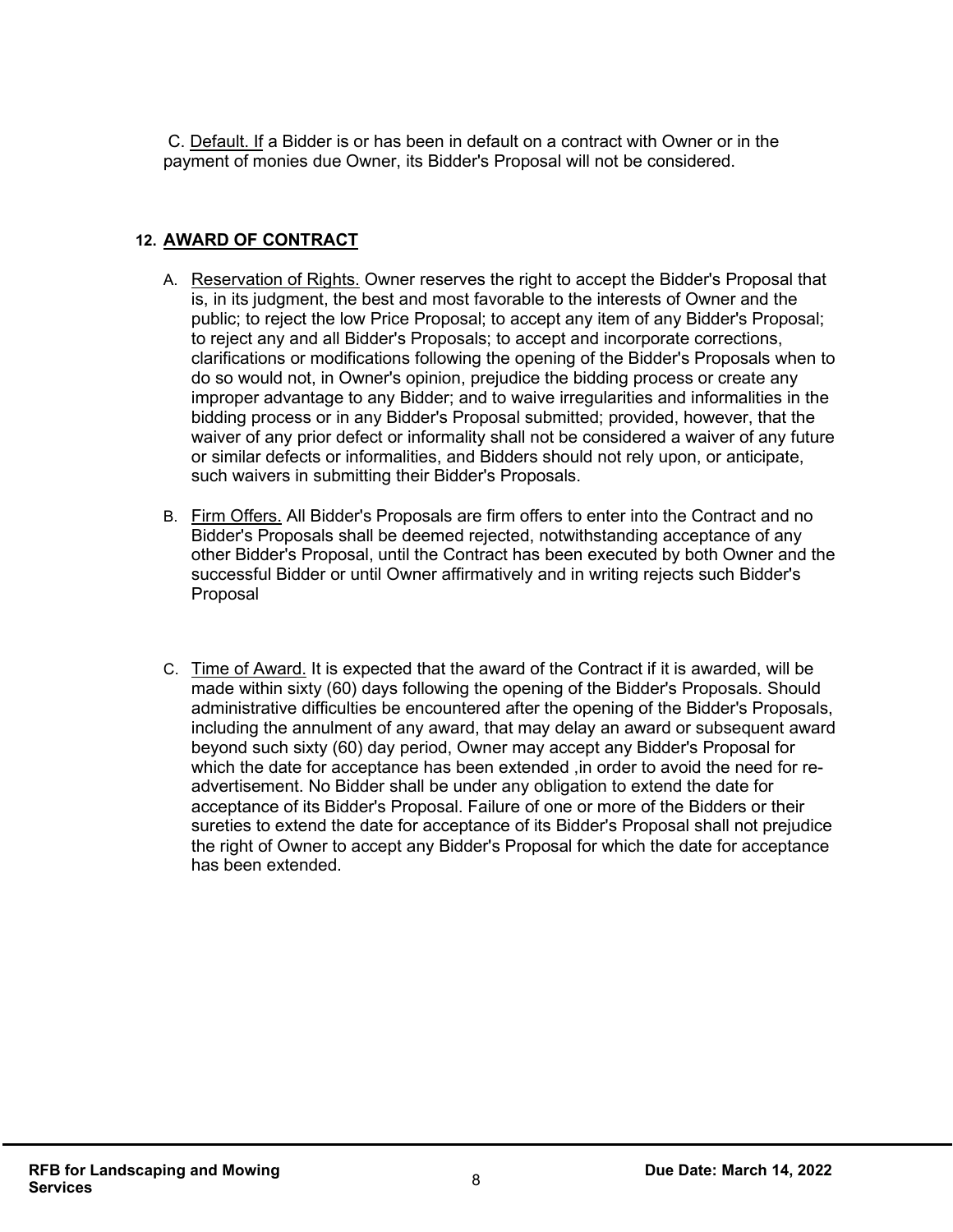### **13. SCOPE OF WORK**

The Village is requesting bids from qualified contractors to provide various landscaping services. Work shall be scheduled with the Village's designee. Mowing should be done so as to spread clippings evenly over the area. Otherwise, grass clippings should be removed. Each mowing area should be completed in one day.

This mowing rotation schedule can be adjusted to a less frequent mowing schedule with the approval of the Public Works Foreman during those times of the season when heat and/or lack of rain would cause weekly mowing to stress the grass. From the last week in August until the final mowing of the season, mowing at the Community Park shall be done on either Thursdays or Fridays, coinciding with prevalent events at the park. Community Park game fields should be cut to a height of 2" when fields are in use. In all mowed areas included in this contract, care should be taken to lower the height of the cut so as not to put the turf under stress.

The Public Works Foreman, or his designee, shall have the right to inspect all equipment and height of cut immediately after mowing for compliance.

Trimming will be done along with the mowing and will be accomplished with suitable mechanical equipment, at the same cutting height as the rest of the area and before that specific site is to be considered complete. This work is incidental to and included with the weekly mowing. It shall be the responsibility of the contractor to restore any mulch rings that are disturbed during mowing and/or trimming. Mowing and trimming shall be done to spread clippings over the entire area. All grass must be neatly mowed and trimmed around and along with all concrete, screenings paths and asphalt paths, playground surfaces, building structures, signs, shrub beds, tree rings, fence lines, and backstops. Trees, shrubs, and other plants must not be "debarked" by running into them with mowing or trimming equipment. All grass clippings from mowing and/or trimming that fall anywhere but on the grass (curb, gutter, parking lot, sidewalk, etc.) shall be swept up and removed. If the grass clippings fall into clumps or piles onto the mowed lawn, the piles shall be raked up and removed.

The Contractor shall take the necessary measures to adequately cover and protect all public and private property, in and around the area of the work to be done.

All debris resulting from lawn maintenance activities and other similarly related operations shall be cleaned up at the end of each shift or assignment each evening before the crew leaves the Village.

No vehicles of any kind shall be placed, parked or operated upon or over any unpaved area or private property at any time except as authorized by the Public Works Foreman.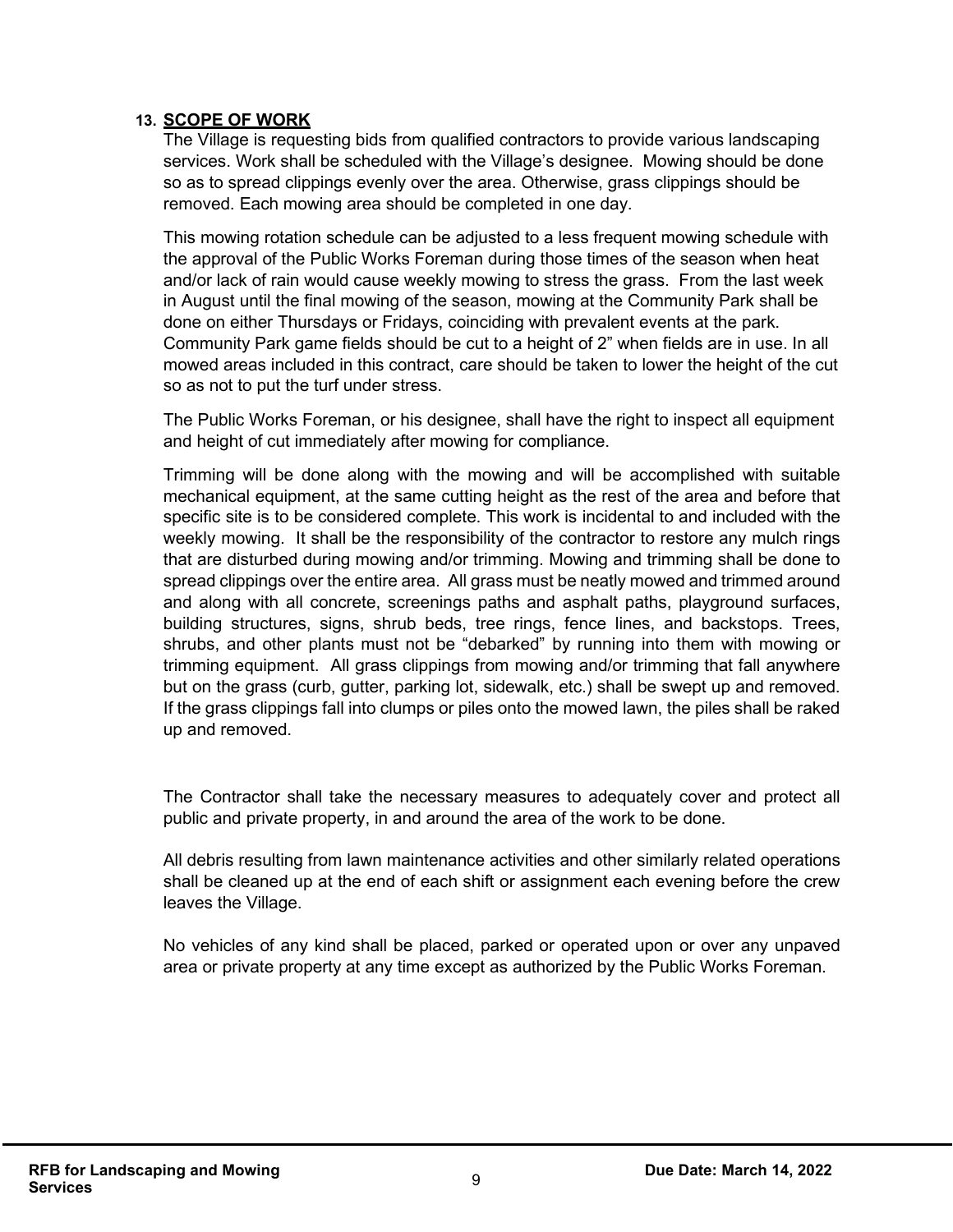The Contractor shall complete the following items:

## ITEM 1 & 2 : MOWING AND TRIMMING OF PARKS and RIGHTS OF WAY, MEDIANS, AND VILLAGE FACILITIES

### **Parks**

Grass should be mowed as provided in these specifications with the additional specification for game fields at Borse Memorial Community Park (defined as the softball fields and soccer field with an approximate area of 6.18 acres). Those game fields should be cut to a height of 2" when fields are in use (April through October) but taken care of during times of extreme heat and/or lack of rain. It should be noted that this entire area is equipped with an underground sprinkler system and that care must be used to prevent damage to that system. Estimated acreage areas included for mowing and trimming are as follows:

| <b>PARKS</b>                         |     | <b>ACRES</b> |
|--------------------------------------|-----|--------------|
| <b>Borse Memorial Community Park</b> | 8.8 |              |
| Midway Park                          | 2.1 |              |
| <b>Creekside Park</b>                | 5.1 |              |
| Lake Hinsdale Park                   | 1.0 |              |
| <b>Ridgemoor Park</b>                | 5.4 |              |
| <b>Waterford Park</b>                | 4.3 |              |
| Farmingdale Terrace Park             | 3.0 |              |
| <b>Willow Pond</b>                   | 3.0 |              |
| <b>Prairie Trail Park</b>            | 5.0 |              |
| Roger's Glen Park *                  | 1.5 |              |
|                                      |     |              |

(\* includes both parkways on Rogers Farm Rd.)

**Total: 39.2 acres**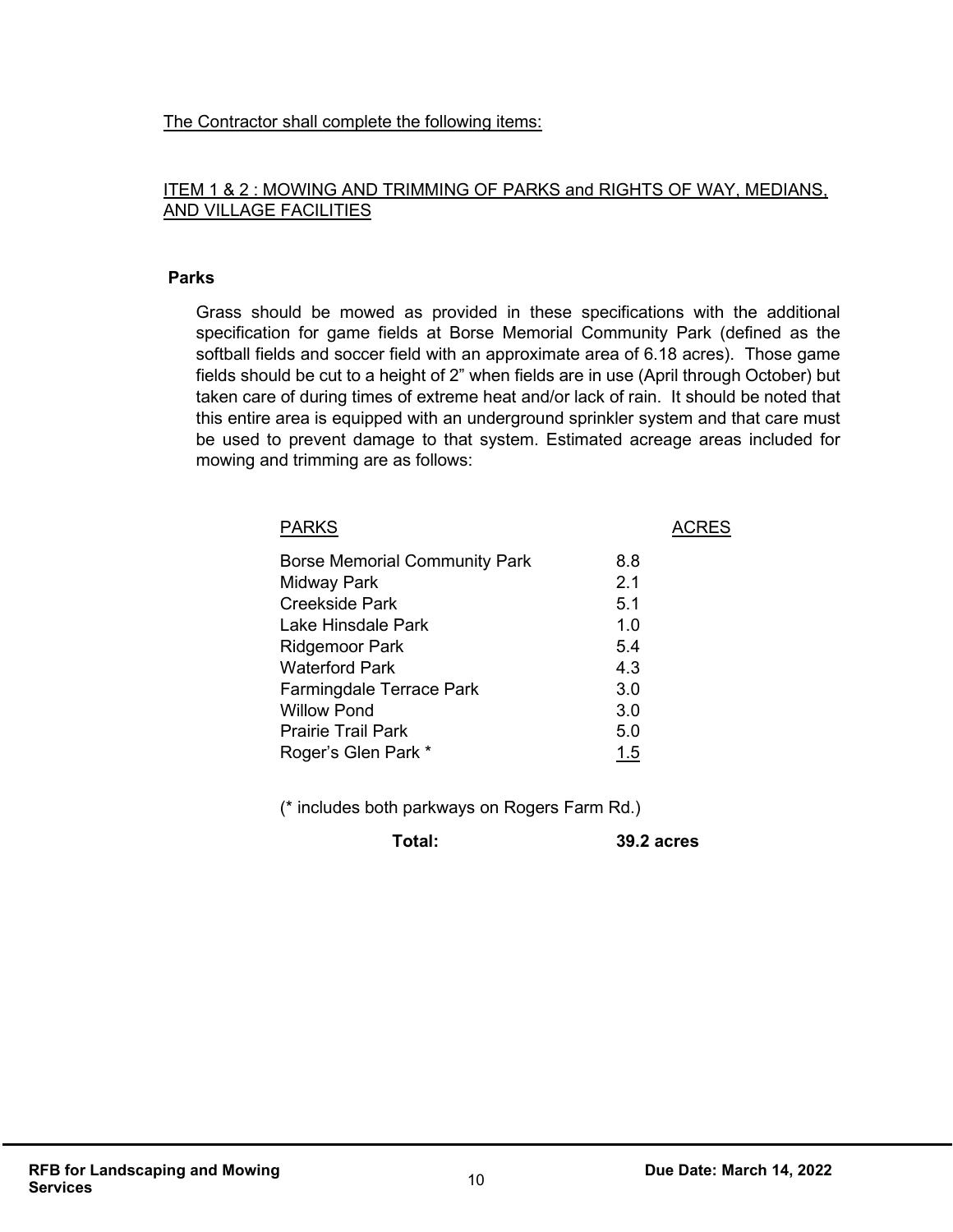## **Roadside Rights of Way, Medians, and Specified Facilities**

## **A. To be mowed and trimmed at least 26 times throughout the year::**

### 1. DuPage County right-of-ways (Grand Total: 23.6 acres):

| 63 <sup>rd</sup> Street (Total: 4.42 acres):                   |                   |
|----------------------------------------------------------------|-------------------|
| North Side: From Western to Madison                            | $2.23 \text{ ac}$ |
| South Side: From Western to Madison                            | 1.99              |
| ac.                                                            |                   |
| Median: From IL Route 83 to 550 feet E, of IL Route 83:        | .20 ac.           |
| 75 <sup>th</sup> Street (Total: 8.51 acres):                   |                   |
| North Side: From W. of Sheridan Drive to IL Route 83: 2.61 ac. |                   |
| South Side: From W. of Sheridan Drive to IL Route 83: 3.50     |                   |
| ac.                                                            |                   |
| Median: From W. of Sheridan Drive to IL Route 83:              | 2.40              |
| ac.                                                            |                   |
|                                                                |                   |
| Madison Street (Total: 7.44 acres):                            |                   |
| West Side: From 63rd Street to Joliet Road:                    | 3.61              |
| ac.                                                            |                   |
| East Side: From 63rd Street to Joliet Road:                    | 3.83              |
| ac.                                                            |                   |
|                                                                |                   |
| Plainfield Road (Total: 3.23 acres):                           |                   |
| South Side: From IL Route 83 to Garfield Avenue:               | 1.59              |
| ac.                                                            |                   |
| North Side: From IL Route 83 to Garfield Avenue:               | 1.64              |
| ac.                                                            |                   |

# 2. State of Illinois right-of-ways (Grand Total: 24.6 acres)

Illinois Route 83 (Kingery Hwy.):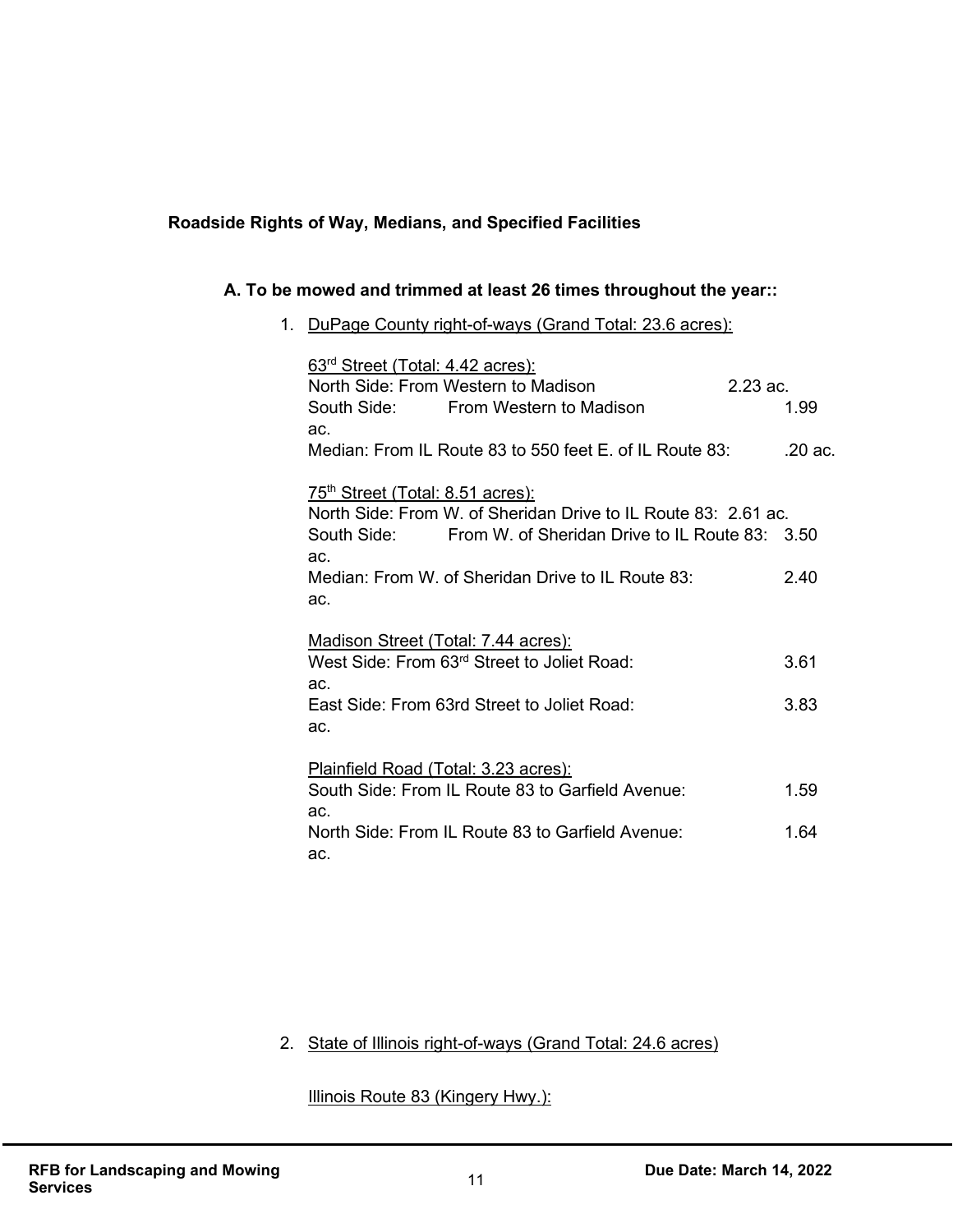Median areas and roadside right-of-way from approximately the 5900 block of Route 83 to Route 83 south  $79<sup>th</sup>$  St., including the bermed area at Midway Drive, (south of Midway Drive: 24.67 acres

3. Specified Facilities (Grand Total: 3.87 acres)

Public Works site: 700/710 Willowbrook Cntr. Pkwy. Approx. 3.37 acres

Village Municipal Complex: Village Hall, 835 Midway Drive Police Station, 7760 Quincy Street Community Resource Center, 825 Midway Drive Approx. 0.5 acres

# **B. To be mowed and trimmed at least 26 times throughout the year:**

- **73rd Court & Quincy Street** in a southerly direction for approximately 500 feet on the east side of Quincy, and from 73<sup>rd</sup> Court and Quincy in an easterly direction on the north and south right of way for 600 feet a total of .50 acres.
- **72nd Street** east of Route 83 within the northern right of way for 612 feet. The mowing width will incorporate from the curb and gutter to three feet north of the sidewalk.
- **79th Street –** the southern right of way from Eleanor to Route 83; northern right of way from Sawmill Creek west 1,000 feet; southern right of way from Sawmill Creek west 400 feet (adjacent to guardrail)
- **75th Street & Clarendon Hills Road** the eastern right of way of Clarendon Hills Rd. south of 75<sup>th</sup> Street (area is 150' x 25'); western right of way Clarendon Hills Rd. south of  $75<sup>th</sup>$  St (area is  $150'$  x  $25'$ )
- **61<sup>st</sup> Street & Bentley Ave.** 650 feet east from Bentley Ave. on 61<sup>st</sup> St.; northern right of way and 150 feet north from 61<sup>st</sup> eastern right of way.
- **59<sup>th</sup> Street & Clarendon Hills Road** 75 feet north from 59<sup>th</sup> St on Clarendon Hills Rd. western right of way; 75 feet west from Clarendon Hills Rd northern right of way 59<sup>th</sup> St; 75 feet south from Clarendon Hills Rd. western right of way of Clarendon Hill Rd; 75 feet west from Clarendon Hills Rd. on  $59<sup>th</sup>$  St. southern right of way of  $59<sup>th</sup>$  St.
- **59<sup>th</sup> Street & Western Ave.** 100 feet east from Western Ave on 59<sup>th</sup> St. southern right of way; 75 feet south from 59<sup>th</sup> St. on Western Ave. in the eastern right of way of Western Ave.; 75 feet south from  $59<sup>th</sup>$  St on the western right of way of Western Ave.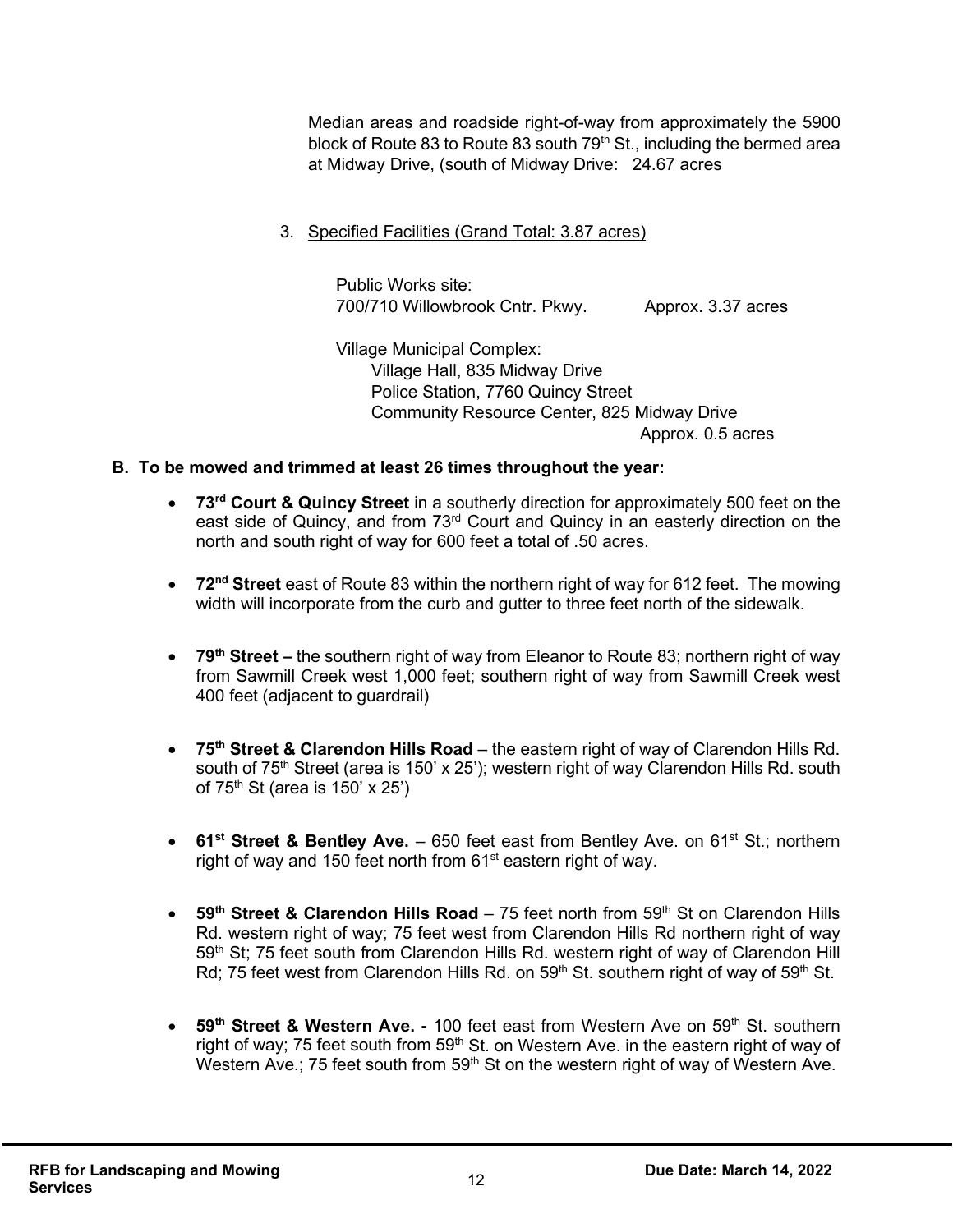- **Executive Drive & Quincy –** 500 feet north from Executive Drive on the eastern right of way of Quincy; 205 feet east from Quincy on Frontage Rd on the northern right of way of Frontage Rd.
- **Quincy & Frontage (Joliet Road)** 150 feet north of Joliet Road on the eastern right of way of Quincy; 205 feet east from Quincy on Frontage Rd. on the northern right of way of Frontage Rd.
- **Garfield Road –**West Right-of Way from Plainfield Rd to Rodgers Farm Rd. = 1,770 x 10'
- **79th Street** North Right-of Way -- addresses 228 and 234 = 400' x 20'
- **73rd Court** North Right-of Way of 73rd Ct. -- 920' x 15'. South Right-of-Way of 73rd Court – 600' x 15'
- **65<sup>th</sup> Street -** North Right-of Way of  $65<sup>th</sup>$  St -- addresses 364-368-372 = 320' x 15'
- **Adams Street** Right-of Way at 7052 Adams St and 7263 Adams St. = 700' x 15'

#### General Trimming

#### Median & Right-of-Way Trimming at Concrete Area and Curbs

Grasses and weeds at concrete median areas and in front of curbs (i.e., the flag of the curb – between the curb and pavement) and at joints shall be removed in their entirety. This can be accomplished by manual weeding or by trimming with suitable mechanical equipment. This work is incidental to and included with the weekly mowing

#### 2. ITEM 3 & 4: PLANTING BED MAINTENANCE OF VILLAGE PARKS and RIGHTS OF WAY, MEDIANS, AND VILLAGE FACILITIES

- A. Paper, plastic, and small debris will be removed from landscaped areas weekly and hauled away.
- B. As part of this work tilled dirt and grass must be removed and properly disposed of and not incorporated in plant beds. Spring clean up includes removing debris and cutting back dead shrub plant materials in beds, perennial beds, tilling, cultivating and additional mulch shall be completed by May 15. *Planting beds must remain weed-free at all times throughout the contract season.*
- C. Perennials, grasses, and roses will be maintained under this agreement to include the spring cleanup of beds; removal of garden debris; and deadheading of perennials;.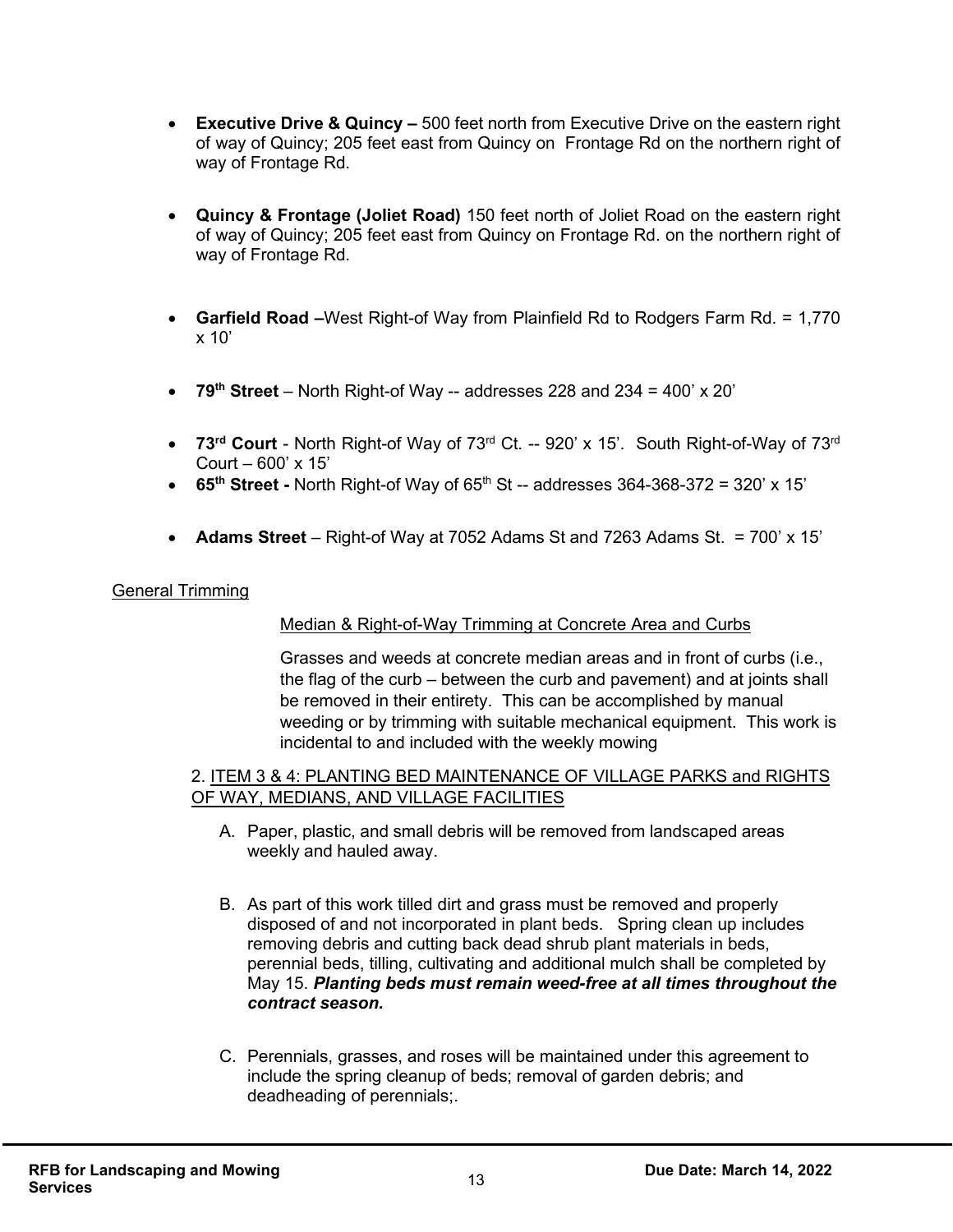- D. Flowering plants shall not be pruned until after their flowering season. In general, the natural form of the plant will be encouraged, and pruning will be performed as intended by the landscape architect or as determined by the on-site supervisor. Pruning requirements vary based on species and as a result, certain species may not be pruned to the extent and/or as frequently as others.
- E. An Integrated Pest Management Program shall be utilized by the Contractor to assure stable yet economic protection for landscape investment while minimizing risk to humans, animals, plants, and the environment.The general concept is that problematic weed; insect or disease areas in the landscape are treated only once the existing or potential cause of the problem has been identified. All lawns, trees, shrubs, groundcovers, and ornamental evergreens will be monitored to detect present or potential insect or disease problem areas. Recommendations for treatments will be recommended by the contractor, estimated separately, and performed at the sole discretion of the Village.
- F. The Contractor shall periodically inspect plant material in the planting beds for insect and disease damage. Recommendations should be brought to the attention of the Public Works Foreman. Treatments will be made at an hourly rate as specified on the bid proposal form. The product must be pre-approved by the Public Works Foreman. Mulch/Compost shall be added or removed at the Village's request. Labor shall be provided at the contractor's expense and there will be no additional charges to the Village for adding and tilling mulch. Mulch and/or compost will be provided by the Village and delivered on-site. Mulch in plant beds shall be a minimum of 3" to 4" in depth and turned at a minimum of three times in May, July, and September. All mulch beds shall be tilled and mulch added, if needed, no later than May 30 of each year of the contract.

| 1. PARKS                 | Number of Planting Beds                        |   | Est. Total Square |     |
|--------------------------|------------------------------------------------|---|-------------------|-----|
| Yards                    |                                                |   |                   |     |
| <b>Community Park</b>    |                                                | 2 |                   | 130 |
| Midway Park              | 1                                              |   | 10                |     |
| <b>Creekside Park</b>    |                                                | 1 |                   | 10  |
| Lake Hinsdale Park       | 3                                              |   | 44                |     |
| <b>Ridgemoor Park</b>    | $\overline{2}$                                 |   | 36                |     |
| <b>Waterford Park</b>    |                                                | 2 |                   | 33  |
| Farmingdale Terrace Park | 5                                              |   | 100               |     |
| <b>Willow Pond</b>       | 2                                              |   | 40                |     |
|                          | Prairie Trail Park (south entrance bed only) 1 |   |                   | 8   |
| Roger's Glen Park        |                                                |   | 6                 |     |
| Total                    | 20                                             |   |                   |     |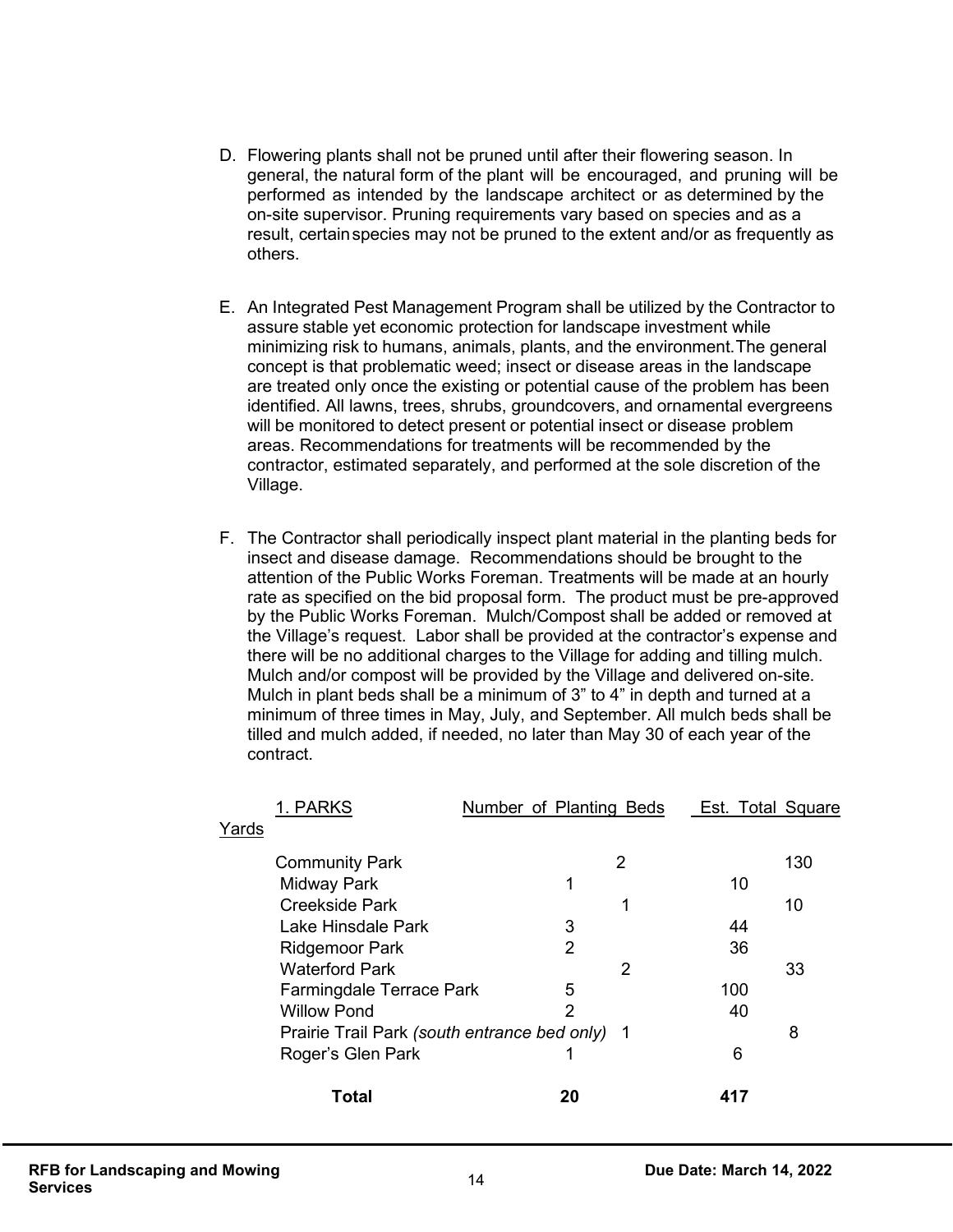# 2. ROADSIDE RIGHTS OF WAY, MEDIANS, AND SPECIFIED **FACILITIES**

| Number of Planting Beds Est. Total Square Yards |   |     |
|-------------------------------------------------|---|-----|
| Village Hall                                    |   | 414 |
| Village entrance signs on Rte 83                | 2 | 52  |
| Total                                           | g | 466 |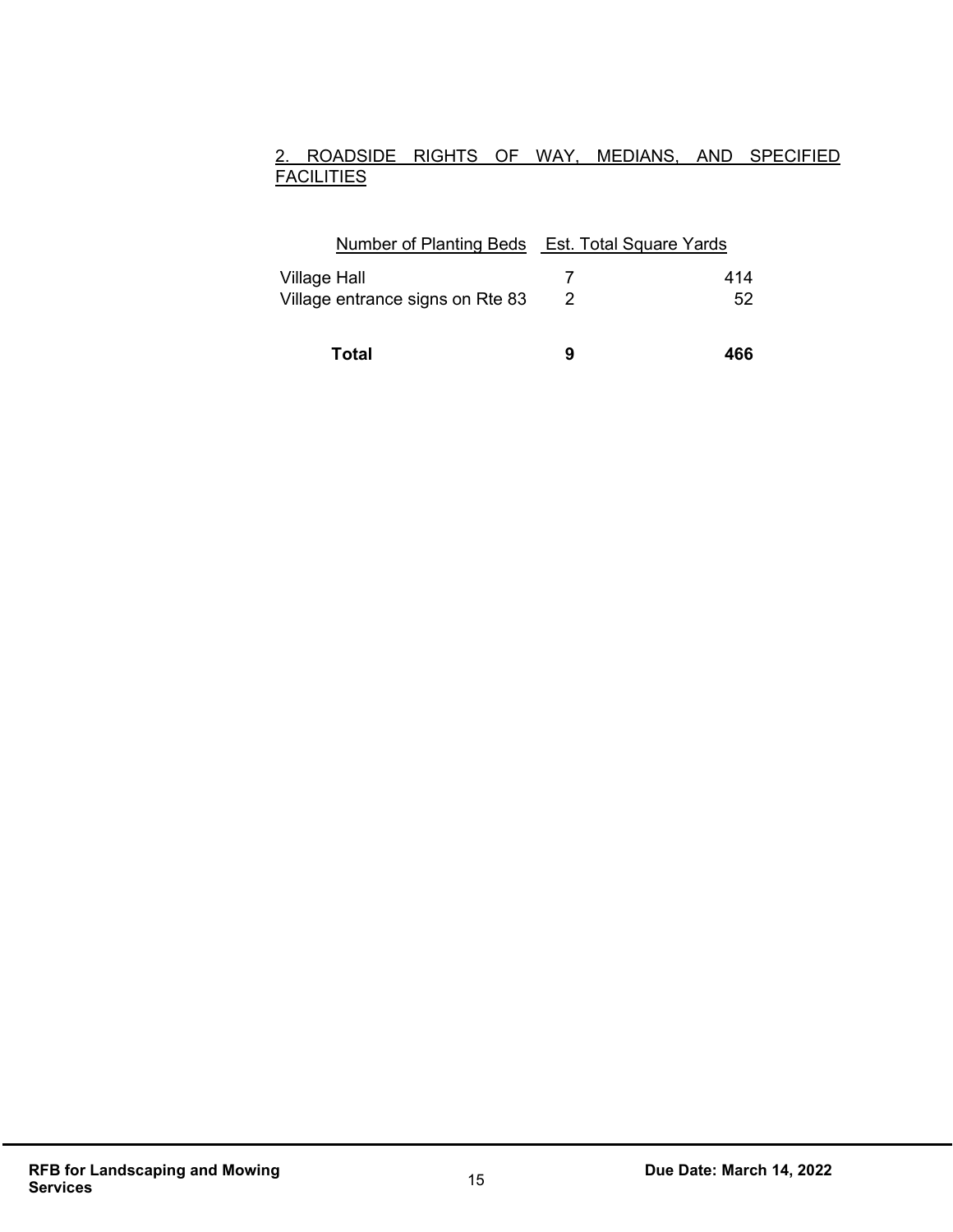### **SECTION 14. CONTRACT REQUIREMENTS:**

#### **THE SUCCESSFUL BIDDER WILL BE REQUIRED TO CERTIFY THE FOLLOWING:**

1. The Contractor certifies that the Contractor is not delinquent in the payment of taxes to the Illinois Department of Revenue in accordance with 65 ILCS 5/11-42.1-1.

2. Contractor certifies that it is not barred from bidding on state, municipal or other contracts by reason of Sections 33E-3 (bid rigging) or 33E-4 (bid totaling) of the Criminal Code of 1961 (720 ILCS 5/33E-3 and 5/33E-4), and further certifies that it is not barred from bidding on State, municipal and other contracts by reason of conviction of State laws regarding bid rigging or bid rotation.

3. Contractor agrees that it has, will have in place and will enforce a written sexual harassment policy in compliance with 775 ILCS 5/2-105(A)(4).

4. During the performance of this Agreement, the Contractor agrees as follows:

A. That it will not discriminate against any employee or applicant for employment because of race, color, religion, sex, sexual orientation, marital status, national origin or ancestry, citizenship status, age, physical or mental disability unrelated to ability, sexual orientation, military status or an unfavorable discharge from military service; and, further, that he or she will examine all job classifications to determine if minority persons or women are underutilized and will take appropriate affirmative action to rectify any underutilization.

B. That, if he or she hires additional employees in order to perform this Agreement or any portion of this Agreement, he or she will determine the availability (in accordance with the Department's Rules and Regulations) of minorities and women in the areas from which he or she may reasonably recruit and he or she will hire for each job classification for which employees are hired in a way that minorities and women are not underutilized.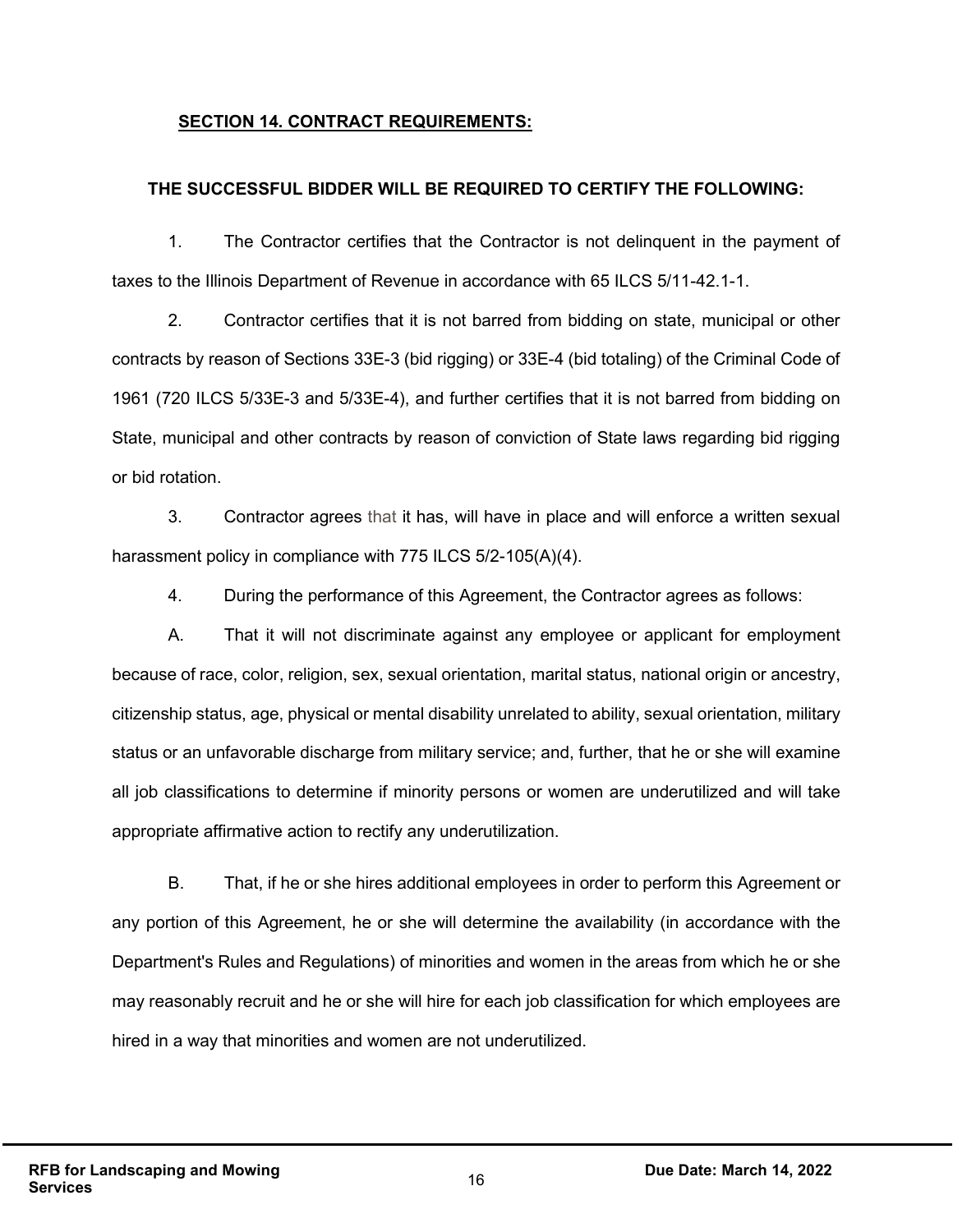C. That, in all solicitations or advertisements for employees placed by him or her or on his or her behalf, he or she will state that all applicants will be afforded equal opportunity without discrimination because of race, color, religion, sex, sexual orientation, marital status, national origin or ancestry, citizenship status, age, physical or mental disability unrelated to ability, sexual orientation, military status or an unfavorable discharge from military service.

D. That he or she will send to each labor organization or representative of workers with which he or she has or is bound by a collective bargaining or other agreement or understanding, a notice advising the labor organization or representative of the Contractor's obligations under the Act and the Department's Rules and Regulations. If any labor organization or representative fails or refuses to cooperate with the Contractor in his or her efforts to comply with the Act and Rules and Regulations, the contractor will promptly notify the Department and the contracting agency and will recruit employees from other sources when necessary to fulfill its obligations under the Agreement.

E. That he or she will submit reports as required by the Department's Rules and Regulations, furnish all relevant information as may from time to time be requested by the Department or the contracting agency, and in all respects comply with the Act and the Department's Rules and Regulations.

F. That he or she will permit access to all relevant books, records, accounts and work sites by personnel of the contracting agency and the Department for purposes of investigation to ascertain compliance with the Act and the Department's Rules and Regulations.

G. That he or she will include verbatim or by reference the provisions of this clause in every subcontract that may be awarded under which any portion of the contract obligations are undertaken or assumed, so that the provisions will be binding upon the subcontractor. In the same manner as with other provisions of this Agreement, the Contractor will be liable for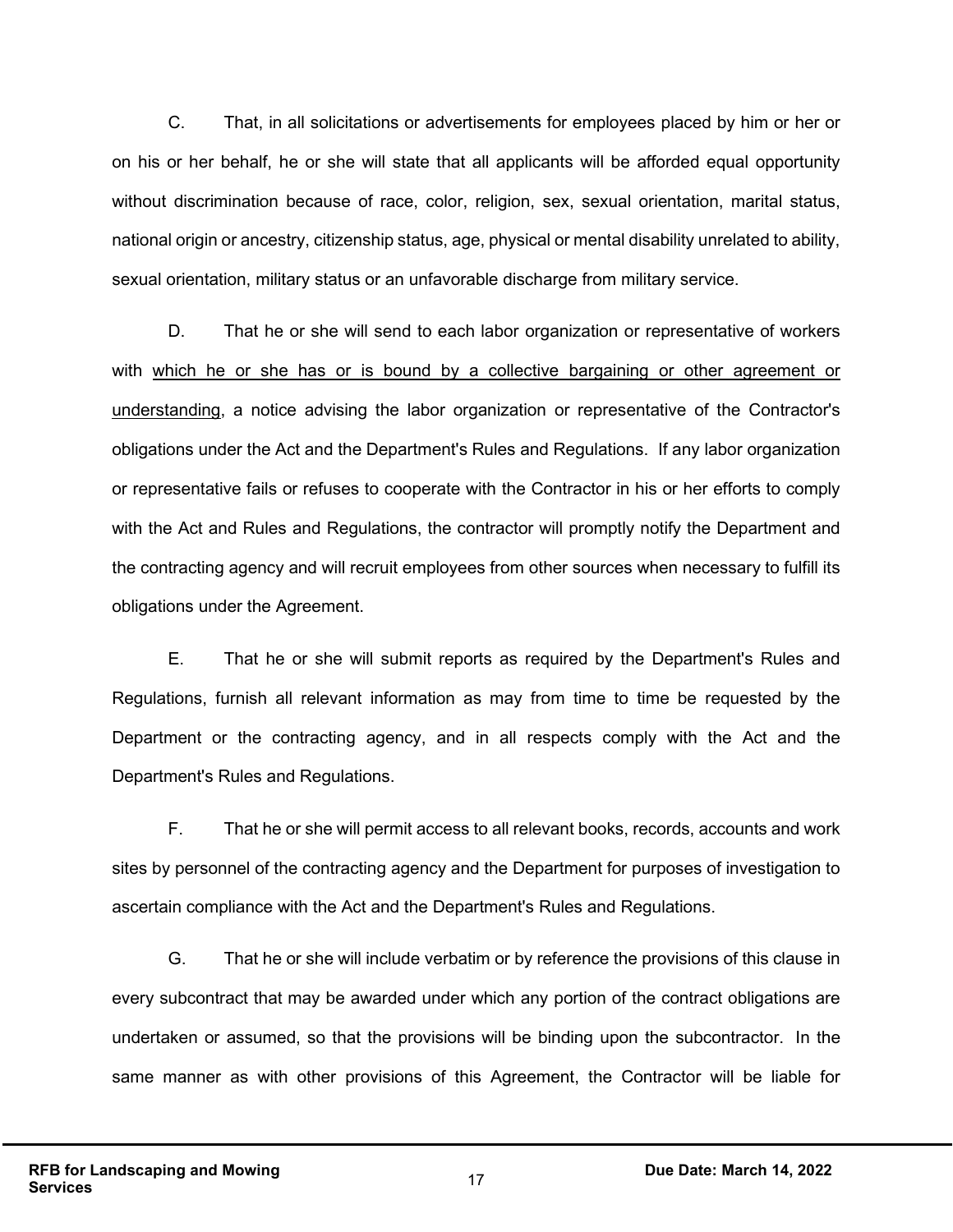compliance with applicable provisions of this clause by subcontractors; and further it will promptly notify the contracting agency and the Department in the event any subcontractor fails or refuses to comply with the provisions. In addition, the Contractor will not utilize any subcontractor declared by the Illinois Human Rights Commission to be ineligible for contracts or subcontracts with the State of Illinois or any of its political subdivisions or municipal corporations.

H. If applicable, Contractor shall strictly abide by the provisions of the Illinois Prevailing Wage Act.

In the event of the Contractor's non-compliance with the provisions of this Equal Employment Opportunity Clause, the Act or the Rules and Regulations of the Department, the Contractor may be declared ineligible for future contracts or subcontracts with the State of Illinois or any of its political subdivisions or municipal corporations, and the Agreement may be cancelled or voided in whole or in part, and other sanctions or penalties may be imposed or remedies invoked as provided by statute or regulation.

5. During the performance of its Agreement with the Village of Willowbrook, Contractor:

A. Will not maintain or provide for its employees any segregated facilities at any of its establishments, and not permit its employees to perform their services at any location, under its control, where segregated facilities' means any waiting rooms, work areas, restrooms and washrooms, restaurants and other eating areas, time clocks, locker rooms and other storage or dressing areas, parking lots, drinking fountains, recreation or entertainment areas, transportation and housing facilities provided for employees which are segregated by explicit directive or are in fact segregated on the basis or race, creed, color, or national origin because of habit, local custom, or otherwise.

6. Contractor agrees to assume all risk of loss and to indemnify and hold harmless the Village of Willowbrook, its officers, agents and employees from any and all liabilities, claims,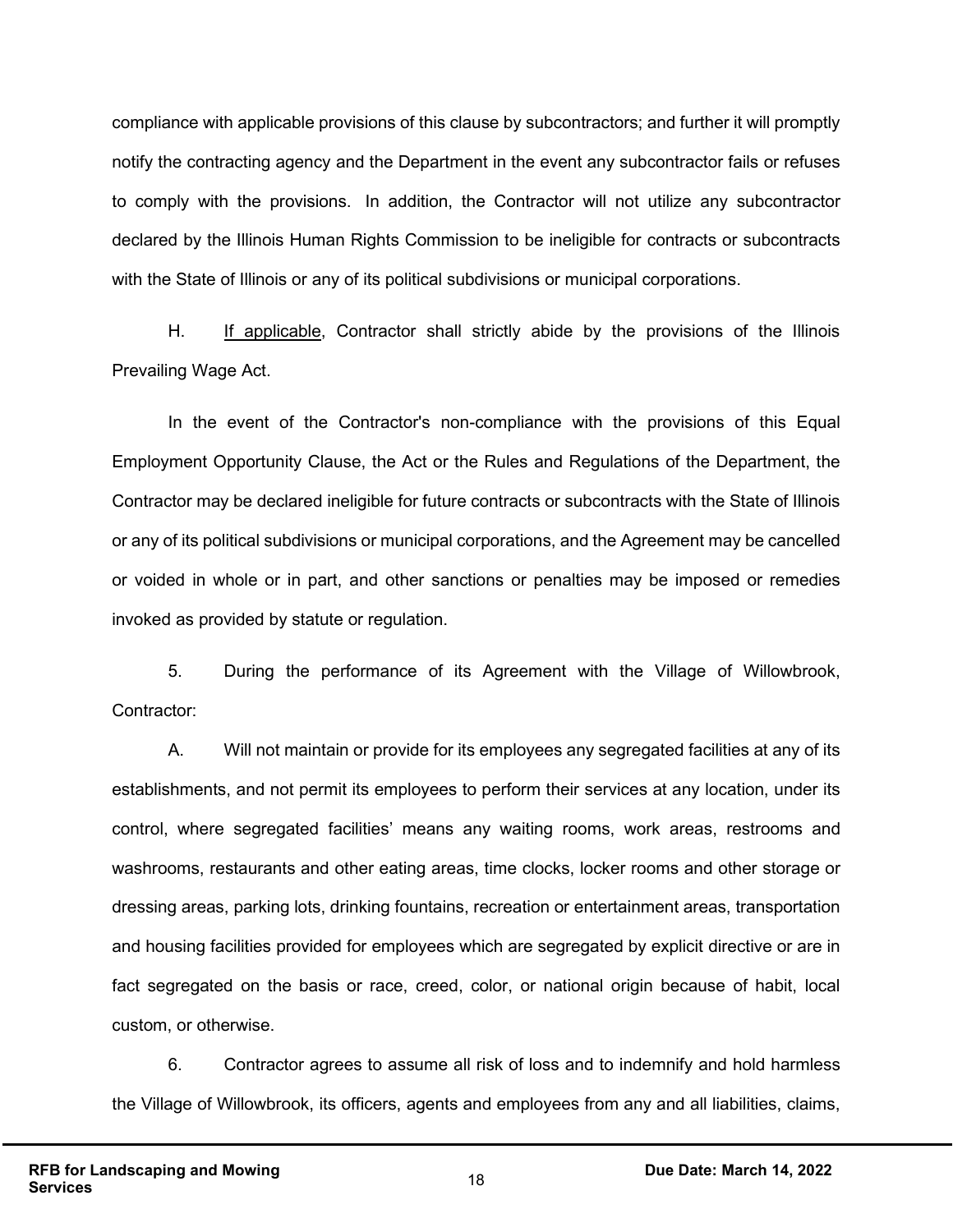suits, injuries, losses, damages, fines or judgments, including litigation costs and attorneys' fees, arising out of the work performed by Contractor including, to the extent allowed by law, those liabilities, injuries, claims, suits, losses, damages, fines or judgments, including litigation costs and attorneys' fees arising out of, or alleged to arise out of, the intentional, willful, wanton or negligent acts of Contractor, its employees, agents, assigns and/or subcontractors.

7. The Contractor represents and warrants to the Village that neither it nor any of its principals, shareholders, members, partners, or affiliates, as applicable, is a person or entity named as a Specially Designated National and Blocked Person (as defined in Presidential Executive Order 13224) and that it is not acting, directly or indirectly, for or on behalf of a Specially Designated National and Blocked Person. The Contractor further represents and warrants to the Village that the Contractor and its principals, shareholders, members, partners, or affiliates, as applicable, are not, directly or indirectly, engaged in, and are not facilitating, the transactions contemplated by this Agreement on behalf of any person or entity named as a Specially Designated National and Blocked Person. The Contractor hereby agrees to defend, indemnify and hold harmless the Village, the Corporate Authorities, and all Village elected or appointed officials, officers, employees, agents, representatives, engineers, and attorneys, from and against any and all claims, damages, losses, risks, liabilities, and expenses (including reasonable attorneys' fees and costs) arising from and related to any breach of the foregoing representations and warranties.

#### 1. INSURANCE REQUIREMENTS:

A. Contractor shall procure and maintain for the duration of the Contract insurance against claims for injuries to persons or damages to property which may arise from or in connection with the performance of the Work by the Contractor, its agents, representatives, employees or subcontractors.

B. Coverage shall be at least as broad as: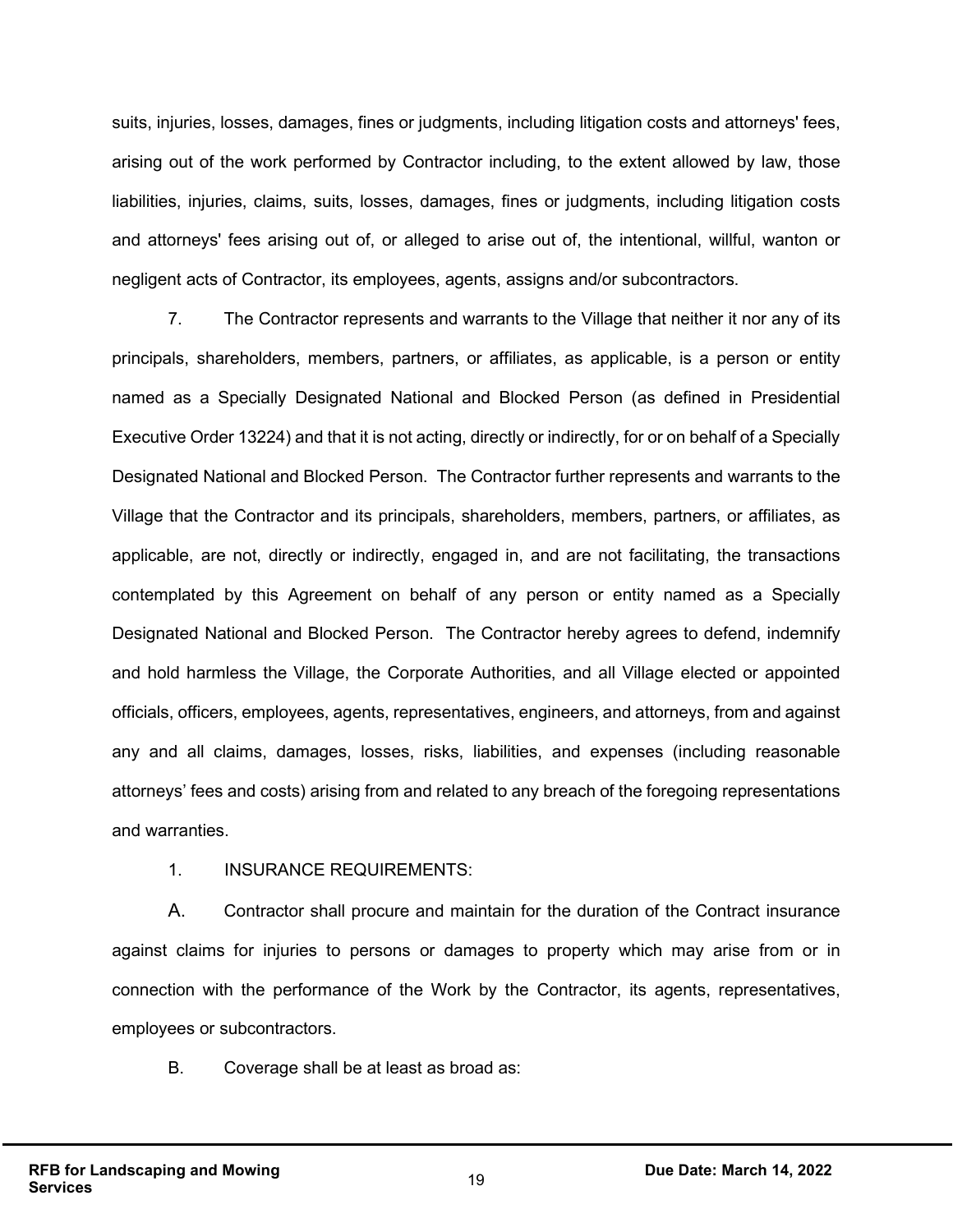- (1) Insurance Services Office Commercial General Liability Occurrence form CG 0001 (Ed. 11/85); and
- (2) Insurance Services Office form number CA0001 (Ed. 1/87) covering Automobile Liability, symbol 01 "any auto" and endorsement CA0029 (Ed. 12/88) changes in Business Auto and Truckers coverage forms – Insured Contract; and
- (3) Worker's Compensation as required by the Labor Code of the State of Illinois and Employers' Liability Insurance.
- C. Contractor shall maintain limits no less than:
	- (1) Commercial General Liability: \$2,000,000 combined single limit per occurrence for bodily injury, personal injury, and property damage plus \$1,000,000 excess liability in the annual aggregate injury/property damage.
	- (2) Automobile Liability: \$1,000,000 combined single limit per accident for bodily injury and property damage.
	- (3) Worker's Compensation and Employers' Liability: Worker's Compensation limits as required by the Labor Code of the State of Illinois.
	- (4) Employers' Liability insurance of \$1,000,000 per accident.
- D. The policies are to contain, or be endorsed to contain the following provisions:
	- (1) Commercial General Liability and Automobile Liability Coverages:
		- (a) The Village, its officials and employees are to be covered as additional insureds as respects liability arising out of activities performed by or on behalf of the Contractor, as well as materials, and equipment procured, owned, leased, hired or borrowed by the Contractor. The coverage shall contain no special limits on the scope of the protection afforded to the Village and its officials.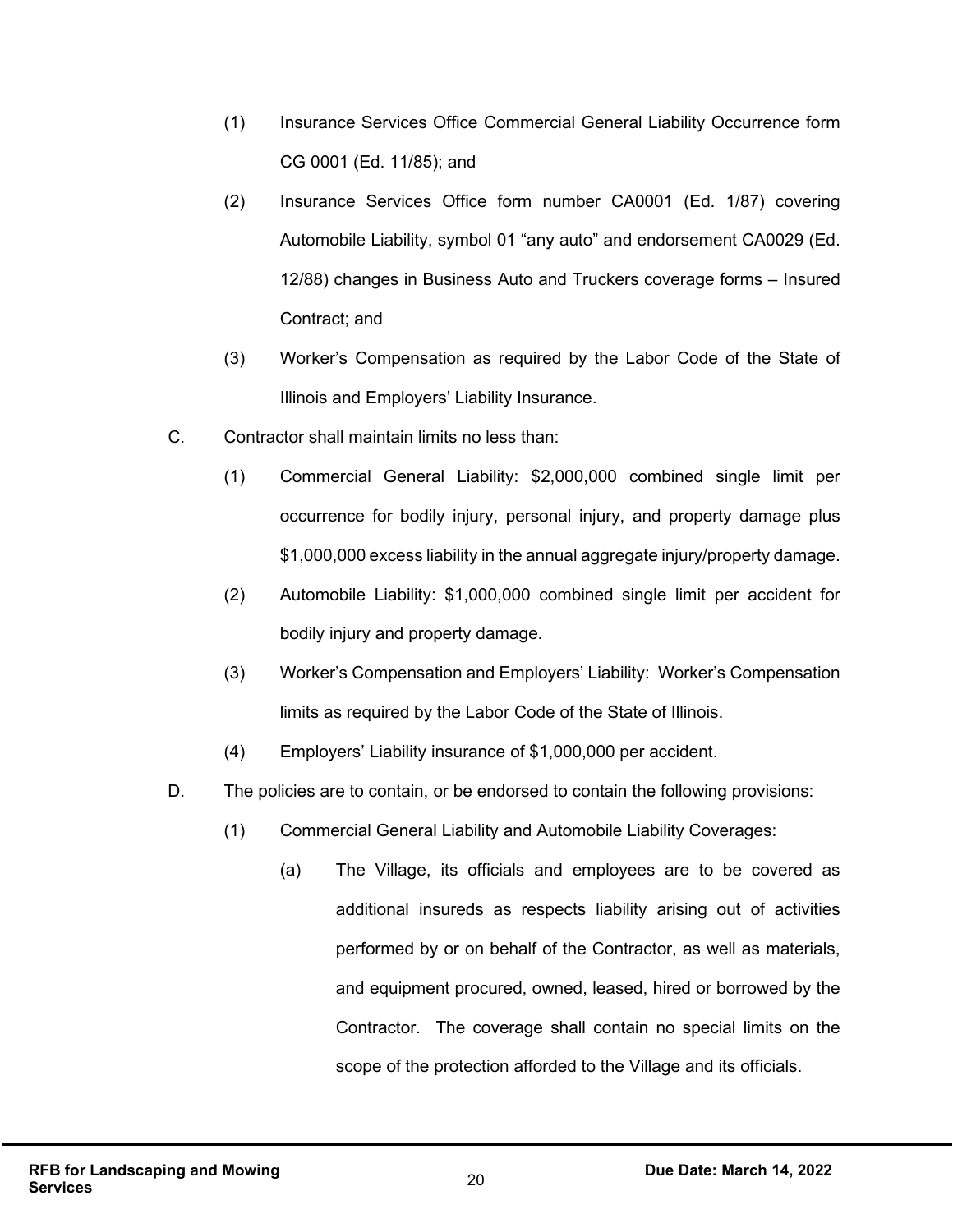- (b) The Contractor's insurance coverage shall be primary insurance as respects the Village, its officials and employees. Any insurance or self-insurance maintained by the Village, its officials or employees shall be excess of Contractor's insurance and shall not contribute with it.
- (c) Any failure to comply with reporting provisions of the policies shall not affect coverage provided to the Village, its officials or employees.
- (d) Coverage shall state that the Contractor's insurance shall apply separately to each insured against whom claim is made or suit is brought, except with respect to the limits of the insurer's liability.
- (2) Worker's Compensation and Employers' Liability Coverage:

The insurer shall agree to waive all rights of subrogation against the Village, its officials, employees or volunteers for losses arising from work performed by the Contractor for the Village.

(3) All Coverages:

Each insurance policy required by this clause shall be endorsed to state that the coverage shall not be suspended, voided, canceled, reduced in coverage or in limits except after thirty (30) day's prior written notice by certified mail, return receipt requested, has been given to the Village.

2. Contractor shall at all times observe and comply with all laws, ordinances, and

regulations of the federal, state, local and Village government which may in any manner affect

the performance of this Agreement including but not limited to all laws and ordinances related to

the proper disposal of all brush picked-up.

#### ADDITIONAL CERTIFICATIONS:

1. No member of the governing body of the Village of Willowbrook or other unit of

government and no other officer, employee, or agent of the Village of Willowbrook or other unit of

government who exercises any functions or responsibilities in connection with the carrying out of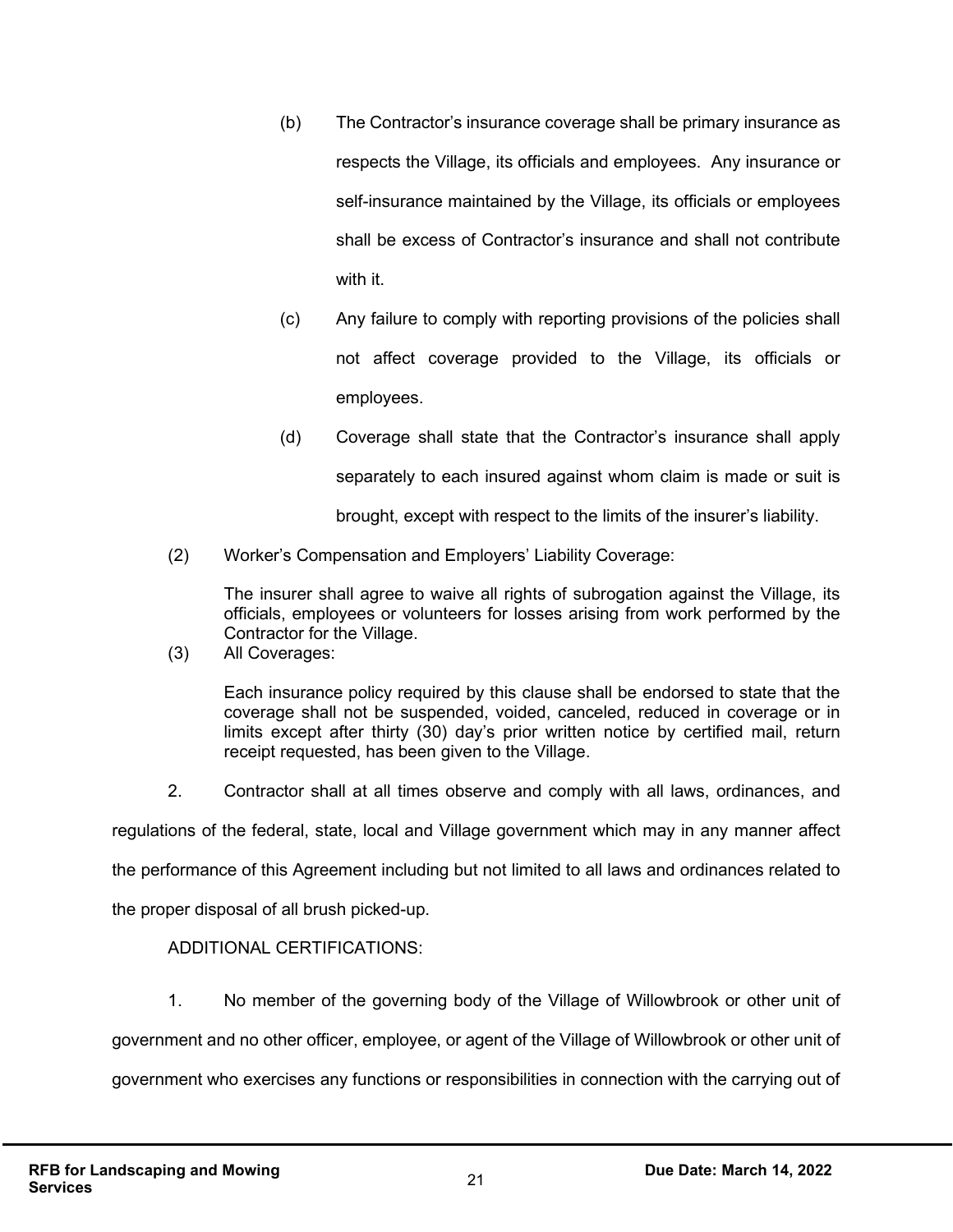this project to which this Agreement pertains, shall have personal interest, direct or indirect, in the Agreement.

2. The Contractor further certifies that no officer or employee of the Village of Willowbrook has solicited any gratuity, discount, entertainment, hospitality, loan, forbearance, or other tangible or intangible item having monetary value including, but not limited to, cash, food and drink, and honoraria for speaking engagements related to or attributable to the government employment or the official position of the employee or officer from the Contractor in violation of Title 1, Chapter 12 of the Village Code of Ordinances of the Village of Willowbrook, adopted by the Village pursuant to the requirements of Article 10 of the State Officials and Employees Ethics Act.

3. Contractor further certifies that the Contractor has not given to any officer or employee of the Village of Willowbrook any gratuity, discount entertainment, hospitality, loan, forbearance, or other tangible or intangible item having monetary value including, but not limited to, cash, food and drink, and honoraria for speaking engagements related to or attributable to the government employment or the official position of the employee or officer from the Contractor in violation of Chapter 12 of the Village Code of Ordinances of the Village of Willowbrook adopted by the Village pursuant to the requirements of Article 10 of the State Officials and Employees Ethics Act.

4. Contractor shall maintain all records and documents for projects of the Public Body in compliance with the Freedom of Information Act, 5 ILCS 140/1, *et seq*. Contractor shall produce within three (3) days, without cost to the public body, records which are responsive to a request received by the Public Body under the Freedom of Information Act so that the Public Body may provide records to those requesting them within the required five (5) business day period. If additional time is necessary to compile records in response to a request, then Contractor shall so notify the Public Body within three (3) days in order for the Village shall request an extension so as to comply with the Act. In the event that the Village is found to have